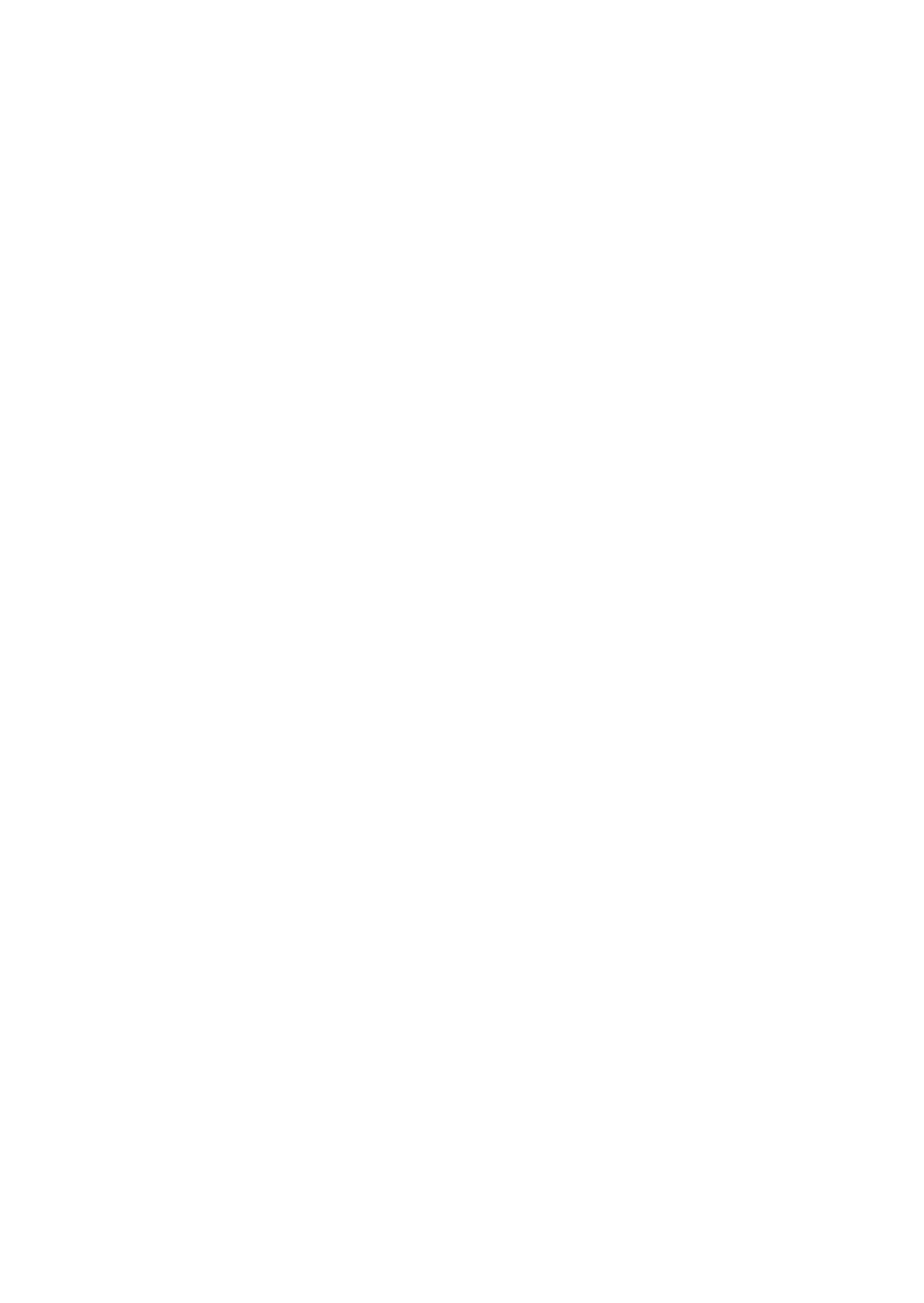### **GENERAL DIRECTIONS:**

- 1. Identify a place and a time when you will be able to complete this questionnaire without being interrupted. This questionnaire has been designed to be completed within 60 minutes by most teachers. However, the amount of time you will need may vary. To make it as easy as possible for you to respond, most items may be completed simply by checking the appropriate box.
- 2. There are no "right" or "wrong" answers to any of these items. The questionnaire is designed to provide information about teachers' professional experiences, opinions, and classroom activities. **Remember, "your mathematics class" is the class which is identified on the cover of this questionnaire, and which will be tested as part of TIMSS-R in your school.**
- 3. More specific instructions to assist you in responding are found in *italics* for each item. Once you have completed the questionnaire, place it into the return envelope provided and return it to:

<Country Specific Information>

Again, thank you for your time, effort, and thought in completing this questionnaire!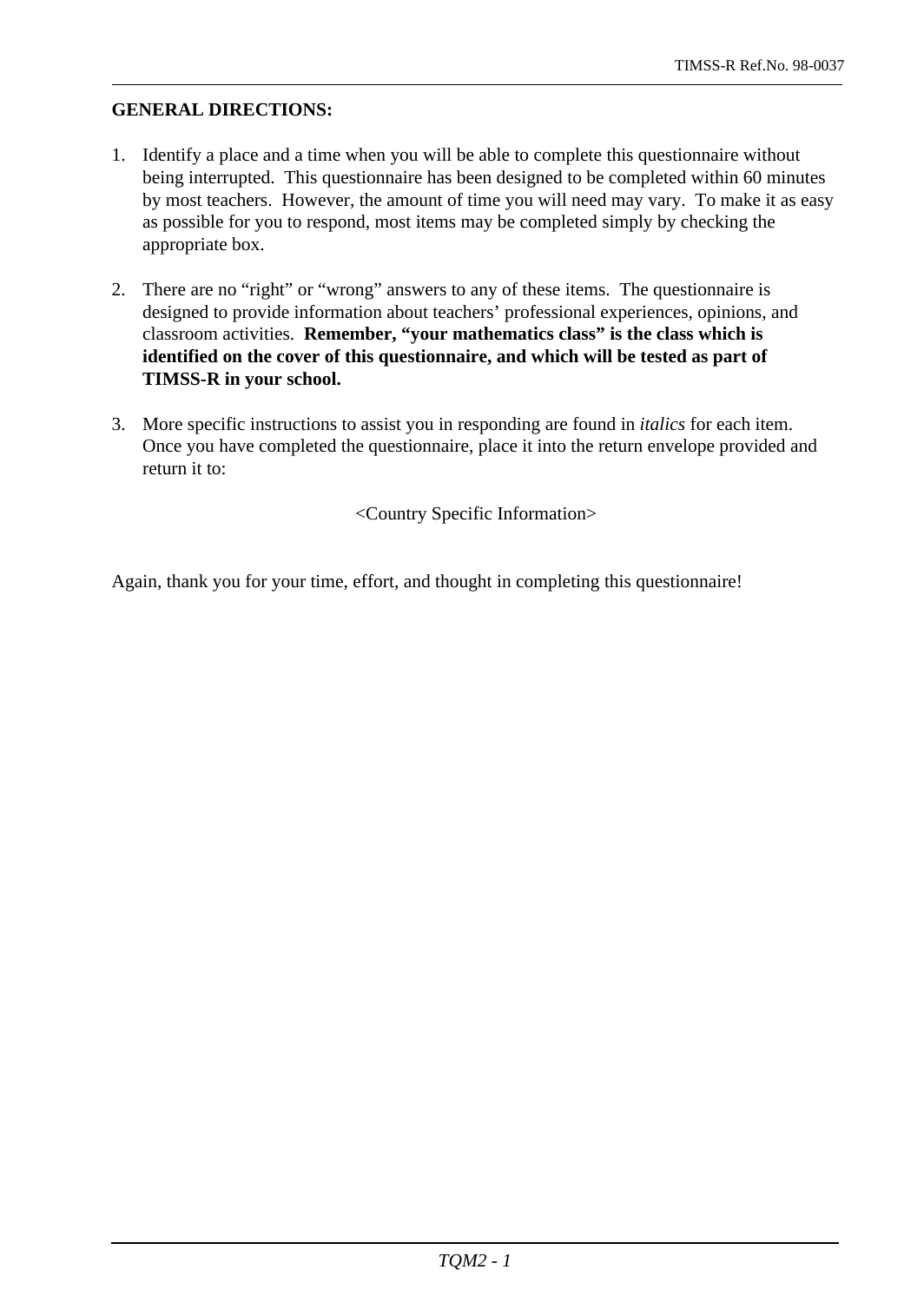## **THERE ARE NO QUESTIONS ON THIS PAGE**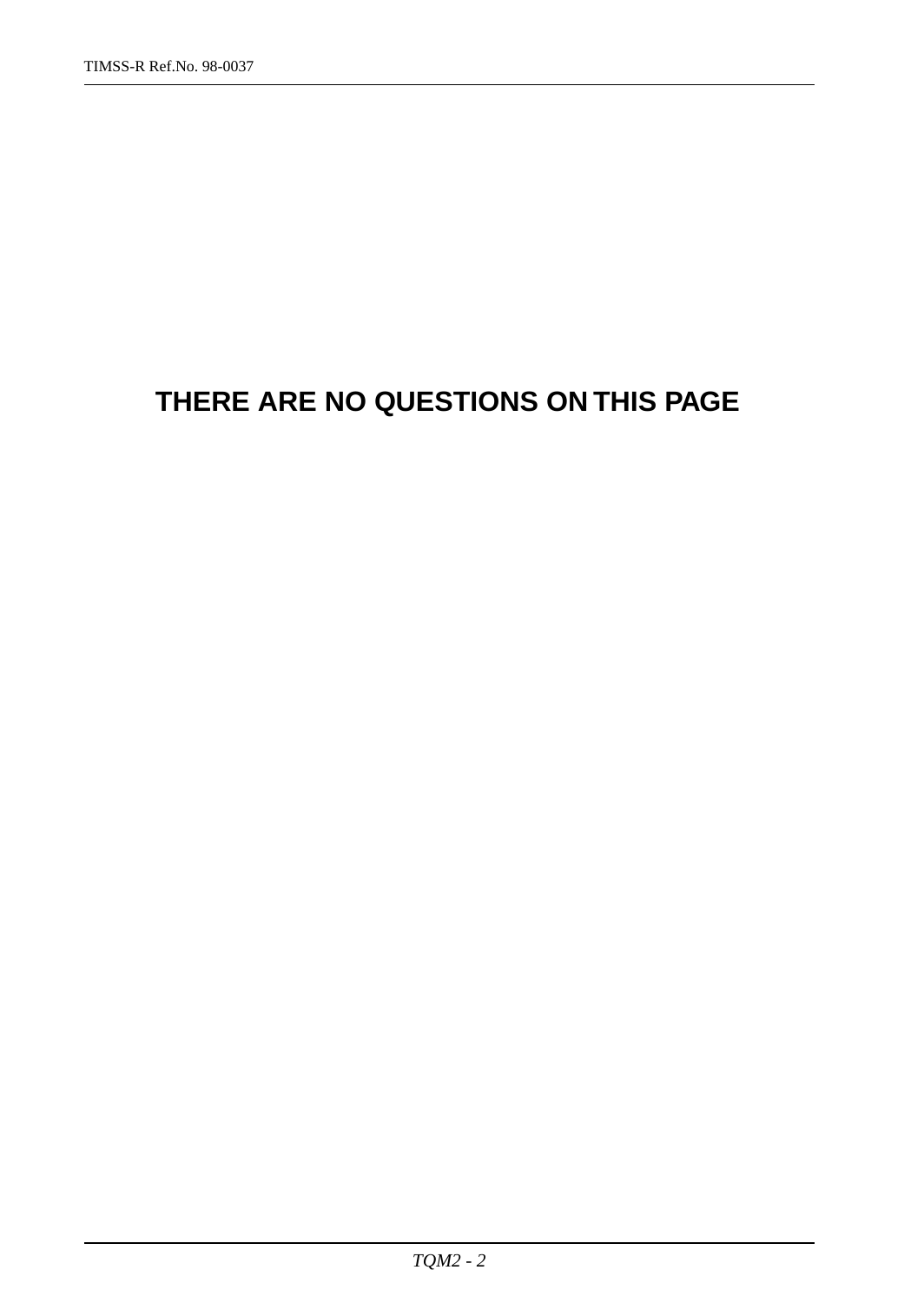# **Section A**

#### $1.$ How old are you?

#### Check one box only.

#### Are you female or male?  $2.$

| Check <b>one</b> box only. |  |
|----------------------------|--|
|                            |  |
|                            |  |

#### By the end of this school year, how many years will you have been teaching  $3.$ altogether?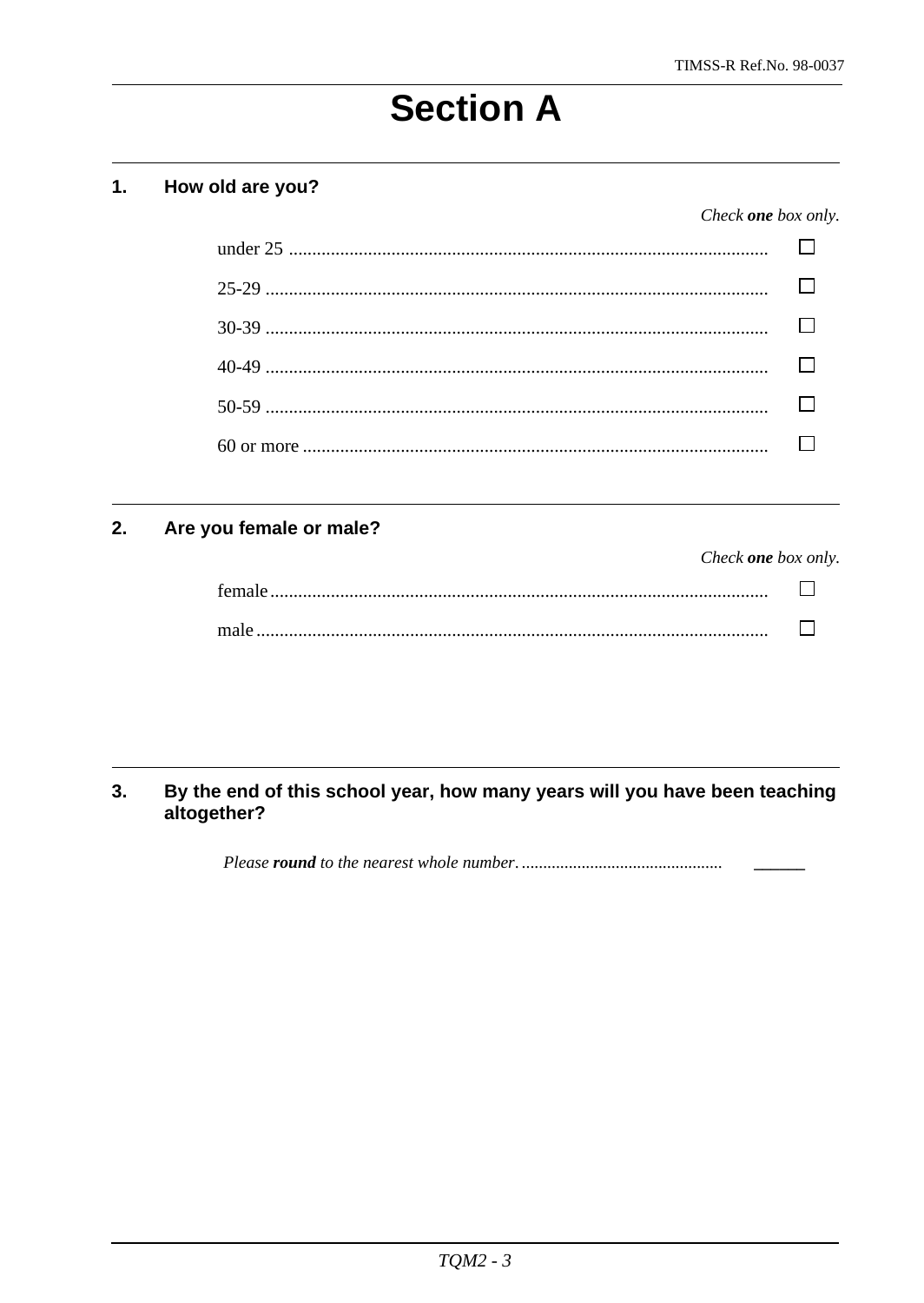#### **4. In one typical calendar week from Monday to Sunday, for how many single <hours/periods> are you formally <scheduled/time-tabled> in one school week altogether?**

*Write in number ......................................................................... \_\_\_\_\_\_ <hours/periods>*

#### **5. In one typical calendar week from Monday to Sunday, for how many single <hours/periods> are you formally <scheduled/time-tabled> to teach each of the following subjects?**

NRC Note: <List only the generic science courses appropriate for your country.>

*Count a double <hour/period> as two single <hours/periods>. Write zero if none.*

|                | Number of<br>single <hours periods=""></hours> |
|----------------|------------------------------------------------|
| a)             |                                                |
| b)             |                                                |
| $\mathbf{c}$ ) |                                                |
| d)             |                                                |
| e)             |                                                |
| f)             |                                                |
| g)             |                                                |
| h)             |                                                |
| $\mathbf{i}$   |                                                |

#### **6. In one typical calendar week from Monday to Sunday, for how many single <hours/periods> are you formally <scheduled/time-tabled> to perform each of the following tasks?**

*Count a double <hour/period> as two single <hours/periods>. Write zero if none.*

> *Number of single <hours/periods>*

| a) |  |
|----|--|
| b) |  |
| c) |  |
| d) |  |
| e) |  |
| f  |  |
| g) |  |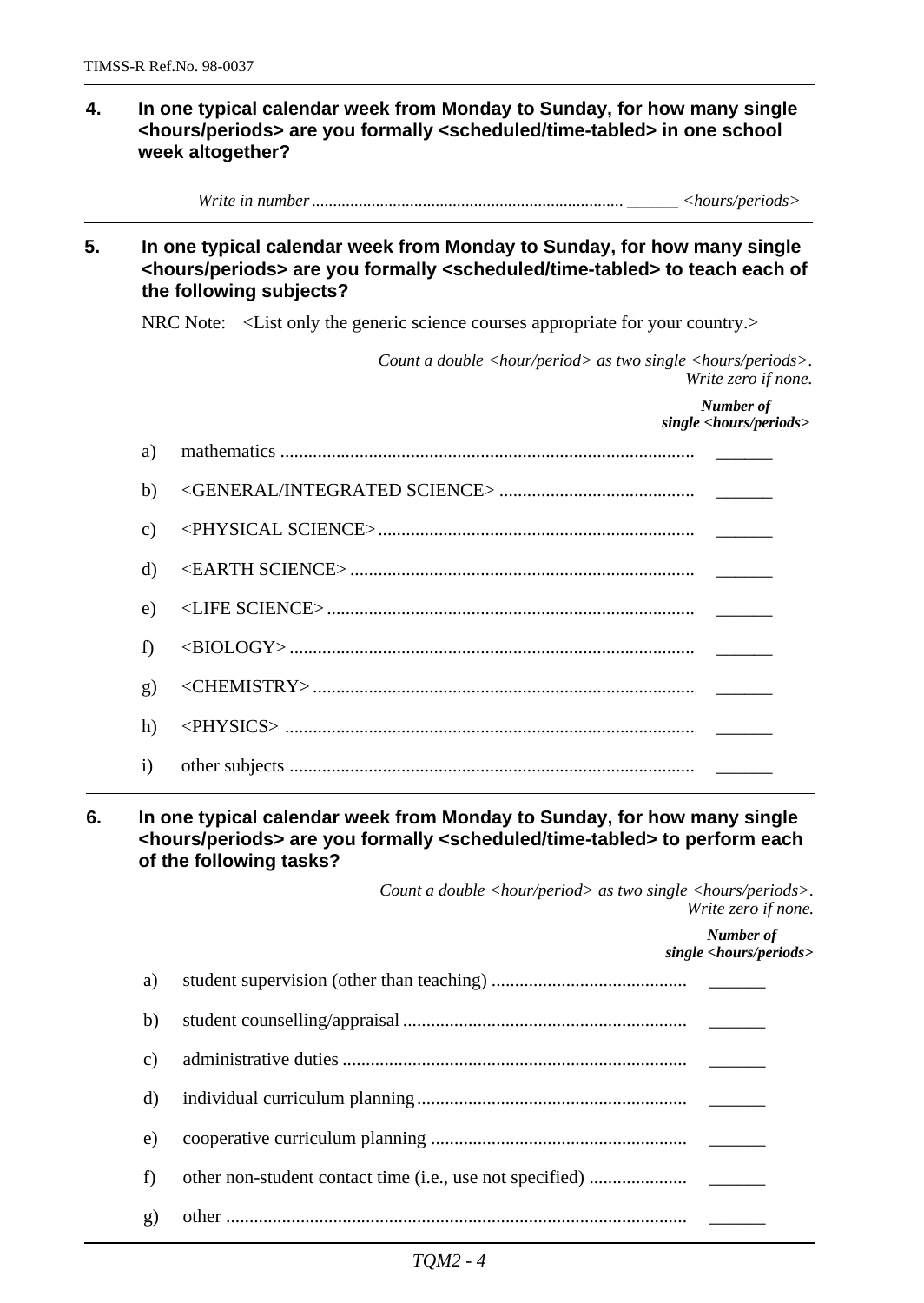#### **7. APPROXIMATELY how many hours per week do you normally spend on each of the following activities outside the formal school day? Do not include time already accounted for in Question # 6.**

|                 |                                                                                                 | Check <b>one</b> box in each row. |                        |                  |                  |                                |
|-----------------|-------------------------------------------------------------------------------------------------|-----------------------------------|------------------------|------------------|------------------|--------------------------------|
|                 |                                                                                                 | <b>None</b>                       | Less<br>than 1<br>hour | $1 - 2$<br>hours | $3 - 4$<br>hours | <b>More</b><br>than 4<br>hours |
| a)              | preparing or grading student tests or exams                                                     |                                   |                        |                  |                  |                                |
| b)              |                                                                                                 |                                   |                        |                  |                  |                                |
| $\mathcal{C}$ ) |                                                                                                 |                                   |                        |                  |                  |                                |
| d)              | meeting with students outside of classroom time                                                 |                                   |                        |                  |                  |                                |
| e)              |                                                                                                 |                                   |                        |                  |                  |                                |
| f)              | professional reading and development activity                                                   |                                   |                        |                  |                  |                                |
| g)              |                                                                                                 |                                   |                        |                  |                  |                                |
| h)              | administrative tasks including staff meetings<br>(e.g. photocopying, displaying students' work) |                                   |                        |                  |                  |                                |
| $\bf{1)}$       | other                                                                                           |                                   |                        |                  |                  |                                |
|                 |                                                                                                 |                                   |                        |                  |                  |                                |

#### **8. APPROXIMATELY how many hours per week do you normally spend on your teaching activities altogether (include time spent in and out of school)?**

*Please round to the nearest whole hour. ................................................... \_\_\_\_\_\_*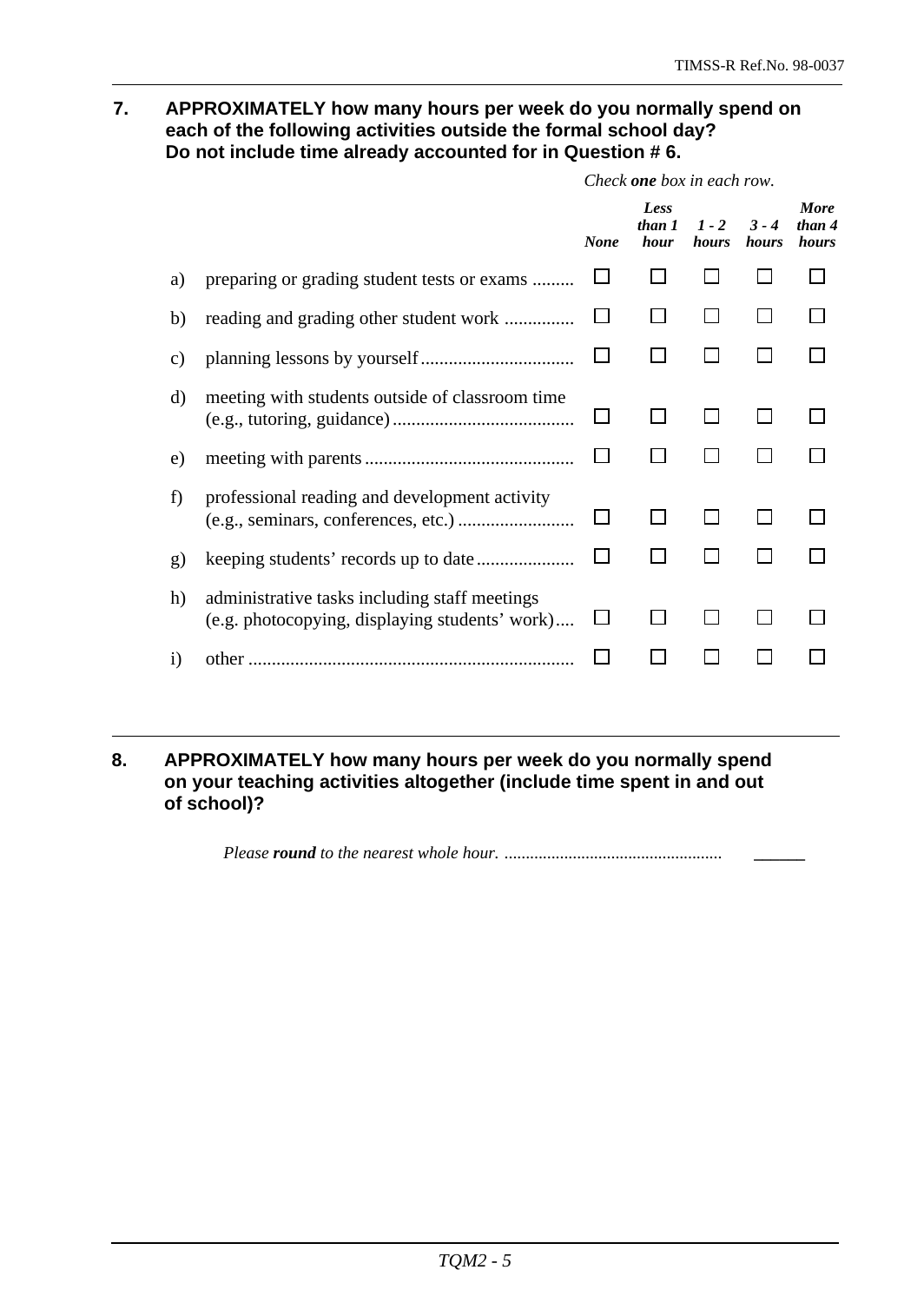#### **9. About how often do you have meetings with other teachers in your subject area to discuss and plan curriculum or teaching approaches?**

*Check one box only.*

#### **10. How much influence do you have on each of the following...**

|                 |                                             | Check <b>one</b> box in each row. |        |             |       |
|-----------------|---------------------------------------------|-----------------------------------|--------|-------------|-------|
|                 |                                             | <b>None</b>                       | Little | <b>Some</b> | A lot |
| a)              |                                             |                                   |        |             |       |
| b)              |                                             |                                   |        |             |       |
| $\mathcal{C}$ ) | the amount of money to be spent on supplies |                                   |        |             |       |
| d)              |                                             |                                   |        |             |       |

#### **11. To be good at mathematics at school, how important do you think it is for students to...**

|                                               | Not | <b>Somewhat</b>                                                                                               | <b>Very</b><br>important                                        |
|-----------------------------------------------|-----|---------------------------------------------------------------------------------------------------------------|-----------------------------------------------------------------|
|                                               |     |                                                                                                               |                                                                 |
|                                               |     |                                                                                                               |                                                                 |
| understand mathematical concepts, principles, |     |                                                                                                               |                                                                 |
|                                               |     |                                                                                                               |                                                                 |
|                                               |     |                                                                                                               |                                                                 |
|                                               |     |                                                                                                               |                                                                 |
|                                               |     | understand how mathematics is used in the real world<br>be able to provide reasons to support their solutions | Check <b>one</b> box in each row.<br><i>important important</i> |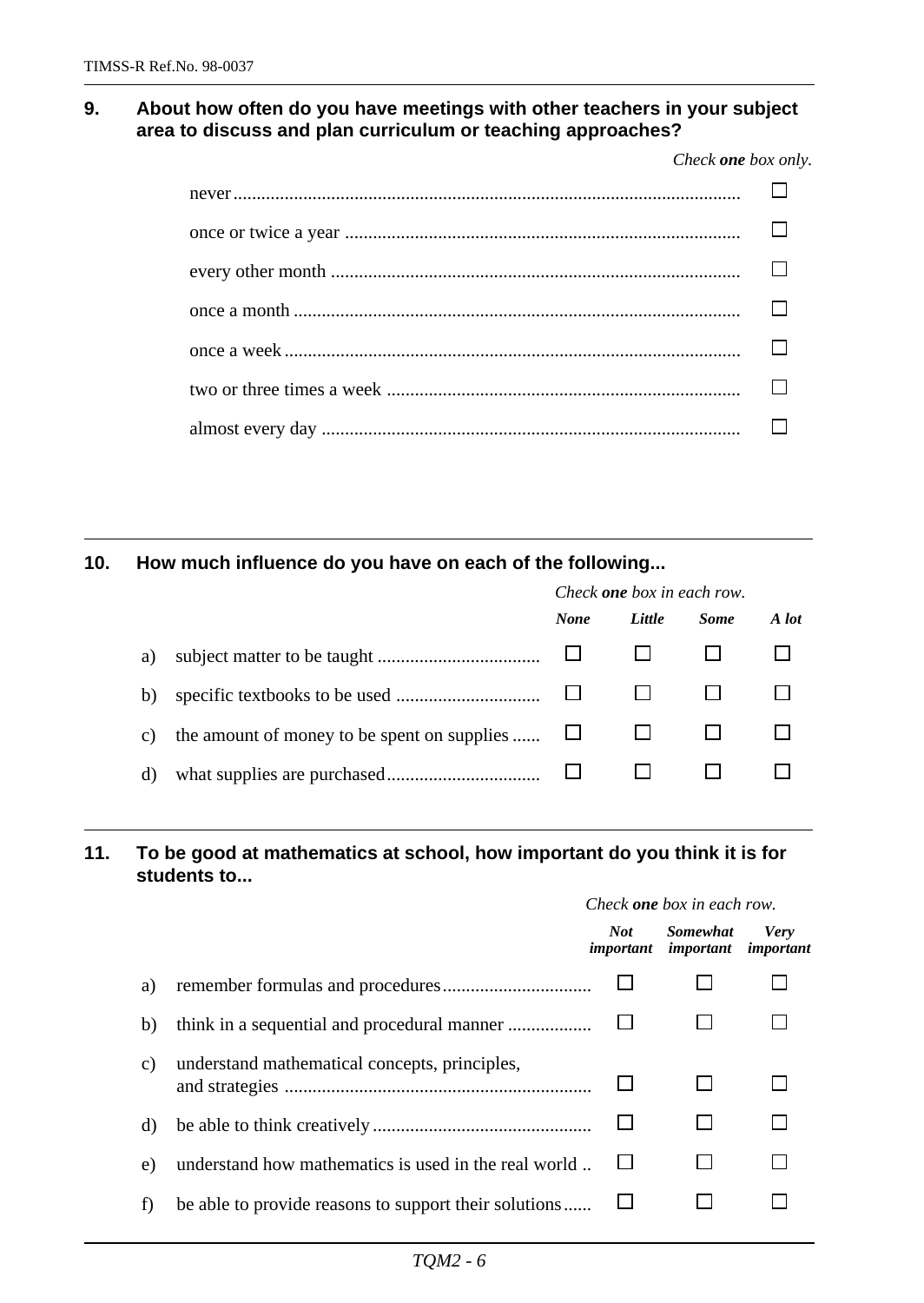#### **12. To what extent do you agree or disagree with each of the following statements?**

|               |                                                                                                                                     | Check <b>one</b> box in each row. |                 |       |                          |
|---------------|-------------------------------------------------------------------------------------------------------------------------------------|-----------------------------------|-----------------|-------|--------------------------|
|               |                                                                                                                                     | <b>Strongly</b><br>disagree       | <b>Disagree</b> | Agree | <b>Strongly</b><br>agree |
| a)            | Mathematics is primarily an abstract subject                                                                                        |                                   |                 | П     |                          |
| b)            | Mathematics is primarily a formal way of                                                                                            | П                                 | ΙI              | П     |                          |
| $\mathbf{c})$ | Mathematics is primarily a practical and structured                                                                                 | ΙI                                | П               | П     |                          |
| d)            | If students are having difficulty, an effective<br>approach is to give them more practice by                                        | П                                 |                 | □     |                          |
| e)            | Some students have a natural talent for                                                                                             | П                                 | П               | П     |                          |
| f)            | More than one representation (picture, concrete<br>material, symbol set, etc.) should be used in                                    | $\perp$                           | ΙI              | ΙI    |                          |
| g)            | Mathematics should be learned as sets of<br>algorithms or rules that cover all possibilities.                                       | l 1                               | l 1             | l 1   |                          |
| h)            | Basic computational skills on the part of the<br>teacher are sufficient for teaching<br><primary school=""> mathematics. </primary> | ΙI                                | ΙI              | ΙI    |                          |
| $\rm i)$      | A liking for and understanding of students are                                                                                      | ΙI                                |                 |       |                          |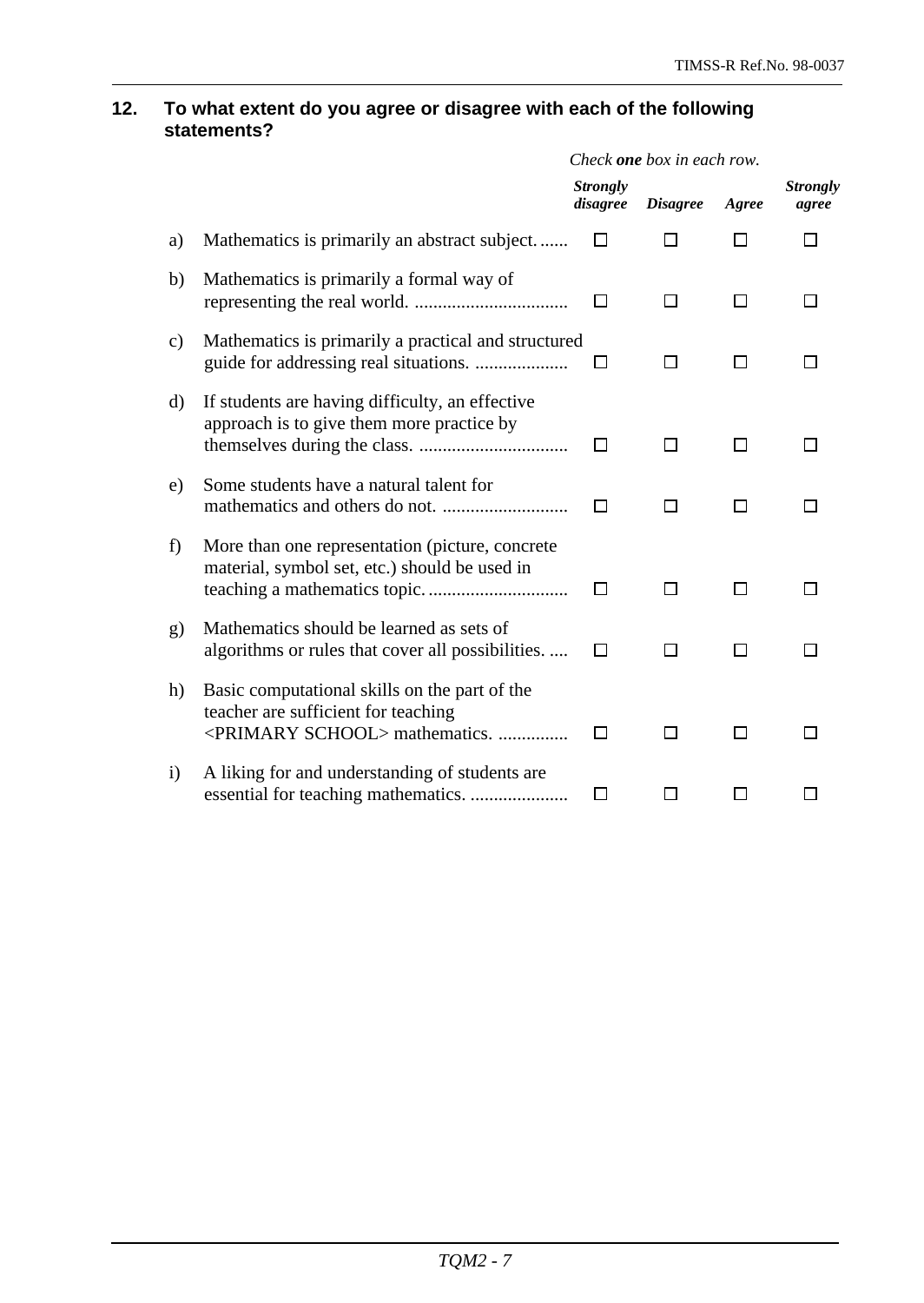## **13. Indicate your familiarity with each of the following documents:**

NRC Note: <Include country-specific appropriate options only.>

|                 |                                                                                                            | Check <b>one</b> box in each row.              |        |            |             |
|-----------------|------------------------------------------------------------------------------------------------------------|------------------------------------------------|--------|------------|-------------|
|                 |                                                                                                            | No such<br>document familiar familiar familiar |        | Not Fairly | <b>Very</b> |
| a)              | <the curriculum="" guide<="" national="" td=""><td>I I</td><td>- 1</td><td></td><td></td></the>            | I I                                            | - 1    |            |             |
| b)              | $\langle$ THE REGIONAL CURRICULUM GUIDE(S)                                                                 | $\mathbf{L}$                                   | П      | П          |             |
| $\mathcal{C}$ ) | <the curriculum="" guide="" school=""> </the>                                                              | $\mathbf{I}$                                   | П      |            |             |
| d)              | <the examination<br="" national="">SPECIFICATIONS &gt; 1</the>                                             |                                                | $\Box$ |            |             |
| e)              | <the examination<="" regional="" td=""><td></td><td>П</td><td>П</td><td></td></the>                        |                                                | П      | П          |             |
| f)              | <the guide<="" national="" pedagogy="" td=""><td><math>\Box</math></td><td>П</td><td>H</td><td></td></the> | $\Box$                                         | П      | H          |             |
| $\mathbf{g}$    | <the guide<="" pedagogy="" regional="" td=""><td></td><td></td><td></td><td></td></the>                    |                                                |        |            |             |

**14. How well prepared do you feel you are to teach…**

|                        |                                                                                          | Check <b>one</b> box in each row. |                    |                                               |                     |
|------------------------|------------------------------------------------------------------------------------------|-----------------------------------|--------------------|-----------------------------------------------|---------------------|
|                        |                                                                                          | I do not<br>teach these<br>topics | <b>Not</b><br>well | <b>Somewhat</b><br>prepared prepared prepared | <b>Very</b><br>well |
| a)                     |                                                                                          | П                                 | П                  | П                                             |                     |
| b)                     |                                                                                          | П                                 | ΙI                 |                                               |                     |
| $\mathbf{c})$          | measurement – units, instruments,                                                        | П                                 | П                  | П                                             |                     |
| d)                     |                                                                                          |                                   |                    | H                                             |                     |
| e)                     | geometric figures – definitions and properties?                                          | П                                 | ⊓                  | П                                             |                     |
| f)                     | geometric figures – symmetry, motions<br>and transformations, congruence and similarity? | □                                 | П                  | П                                             | $\mathbf{I}$        |
| $\mathbf{g}$           |                                                                                          | П                                 | l 1                | П                                             |                     |
| h)                     |                                                                                          | П                                 | $\mathsf{L}$       | П                                             | l 1                 |
| $\mathbf{i}$           | evaluate and perform operations on                                                       | П                                 | l 1                | l 1                                           |                     |
| $\overline{1}$         | solving linear equations and inequalities?                                               | П                                 | l 1                | ΙI                                            |                     |
| $\bf k)$               | representation and interpretation of data                                                | П                                 | П                  | П                                             |                     |
| $\left  \right\rangle$ | simple probabilities – understanding                                                     |                                   |                    |                                               |                     |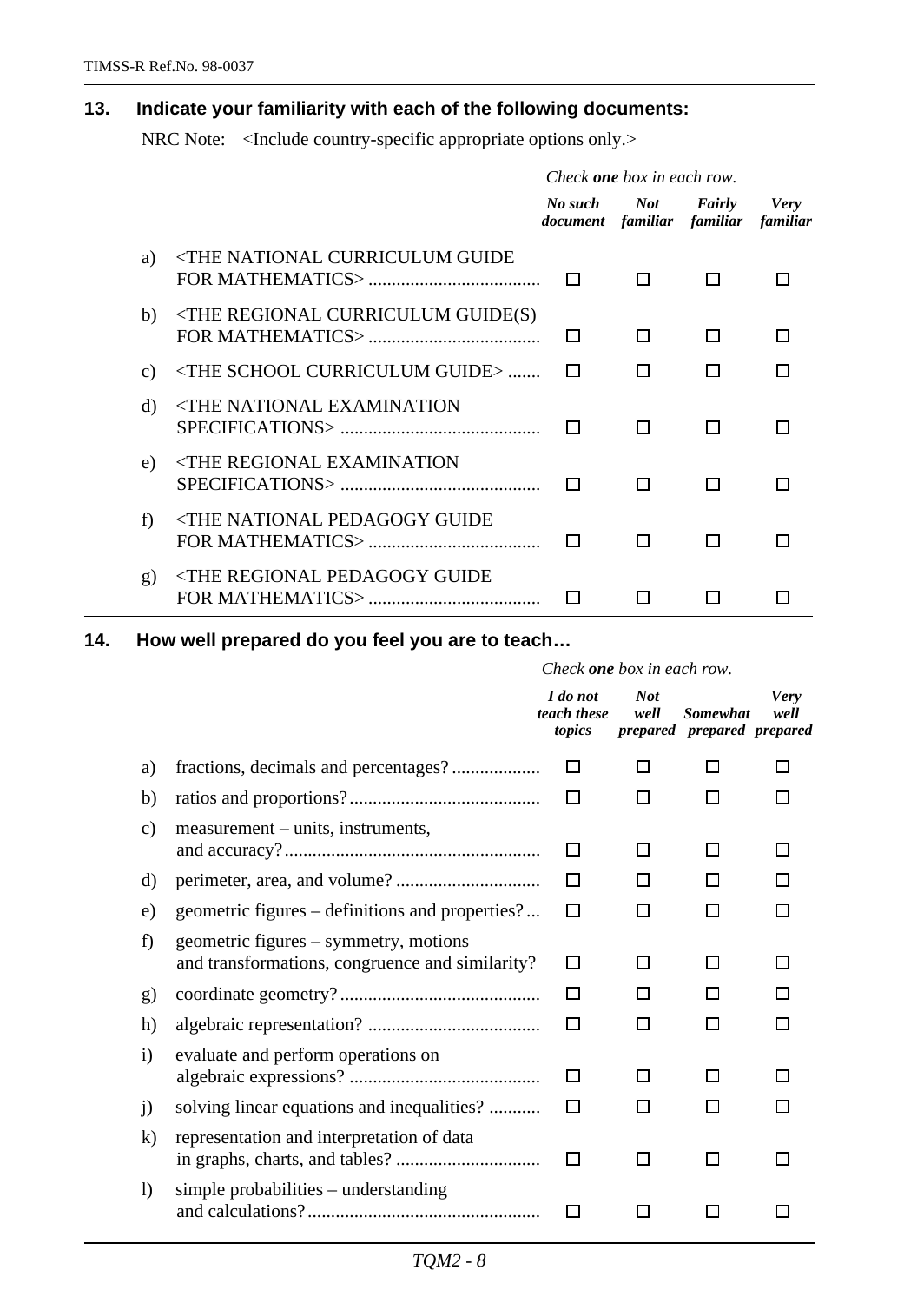## **15. What is the highest level of formal education you have completed?**

| Check <b>one</b> box only. |  |
|----------------------------|--|
|                            |  |
|                            |  |
|                            |  |
|                            |  |

|      | 16a. Do you have a <teacher certificate="" training="">?</teacher>                                                       |
|------|--------------------------------------------------------------------------------------------------------------------------|
|      | $Yes \Box$<br>$N_o$                                                                                                      |
|      | 16b. How many years of <pre-service teacher="" training=""> have you had?</pre-service>                                  |
|      | (Write in $\theta$ (zero), if you have not had any teacher training.)                                                    |
| 16c. | If you have had <pre-service teacher="" training="">, did you begin this training in<br/>secondary school?</pre-service> |
|      | Yes $\Box$<br>$N_{0}$                                                                                                    |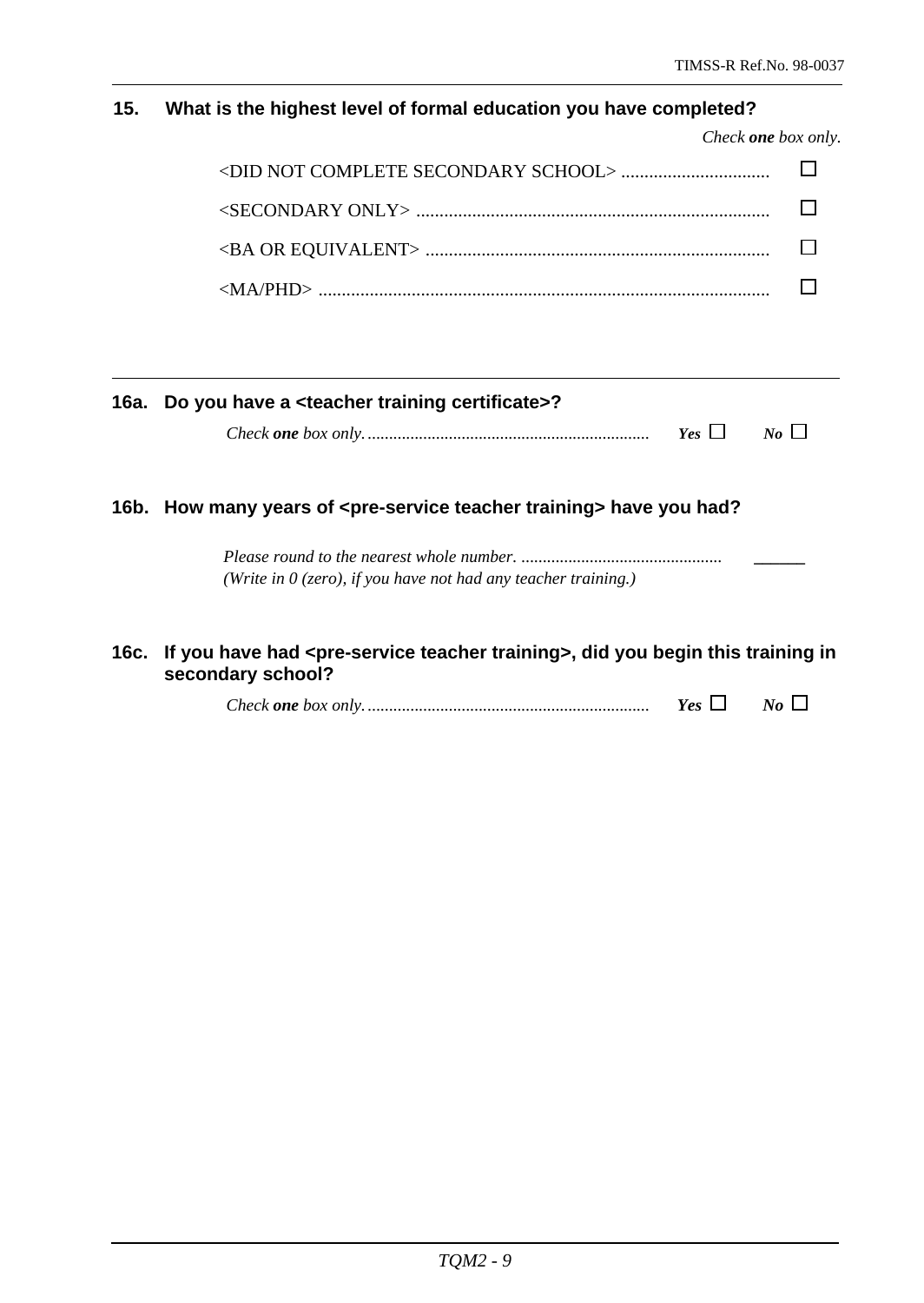#### While studying to obtain your <BA or equivalent or teacher training  $17.$ certificate>, what was your major or main area of study?

(Check the box and skip to the next question.)

Check **one** box in each row.

|    | <b>Yes</b> | $\mathbf{N}$ |
|----|------------|--------------|
| a) |            |              |
| b) |            |              |
| C) |            |              |
| d) |            |              |
| e) |            |              |
| f  |            |              |
| g) |            |              |
| h) |            |              |

#### If you have a master's degree, what was your major or main area of study? 18.

 $\Box$ (Check the box and skip to the next question.)

Check one box in each row.

|    | <b>Yes</b> | No |
|----|------------|----|
| a) |            |    |
| b) |            |    |
| C) |            |    |
| d) |            |    |
| e) |            |    |
| f  |            |    |
| g) |            |    |
| h) |            |    |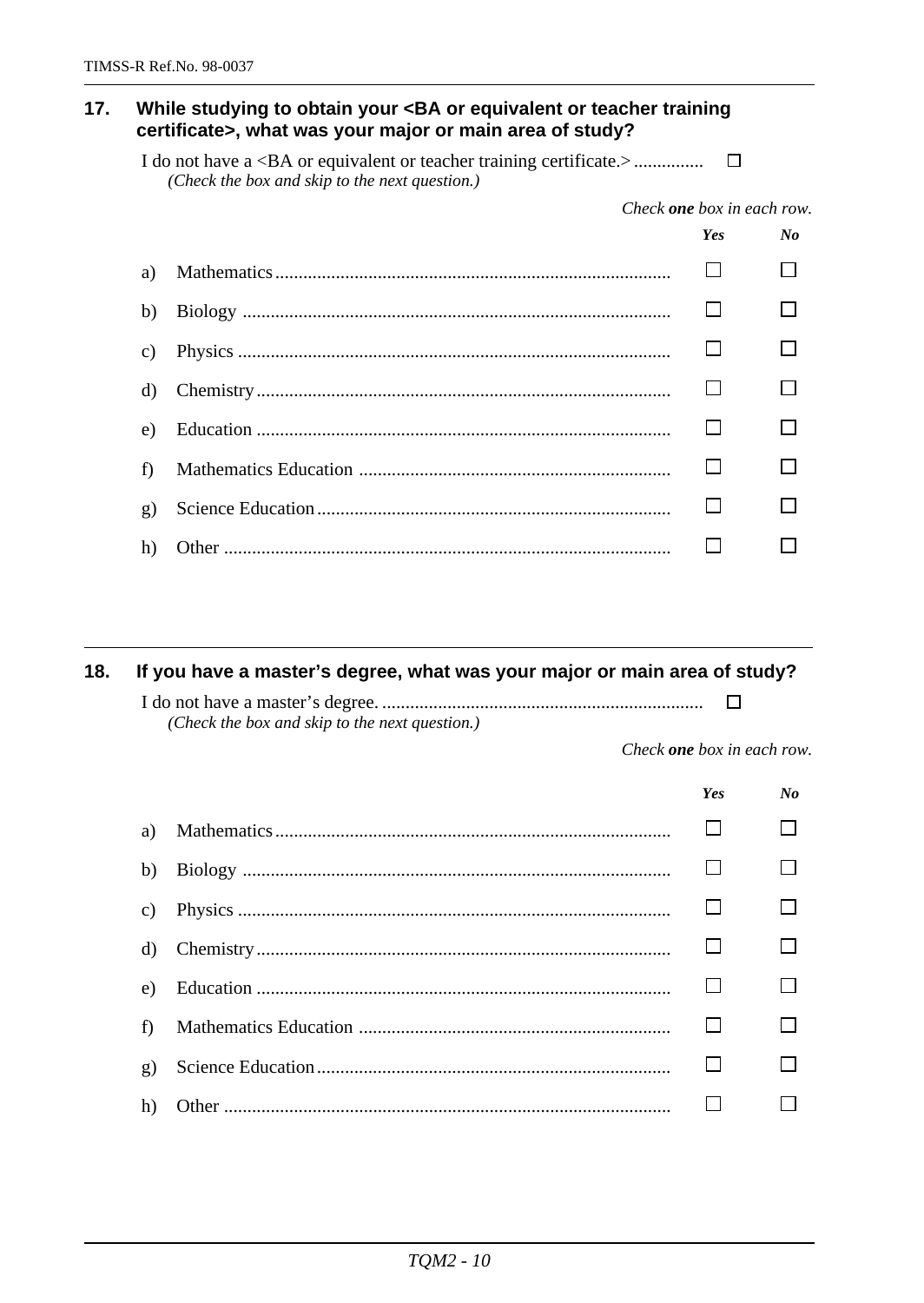$\Box$ 

# **International Option**

| 19. | Was teaching your first choice as a career when<br>beginning university or teacher education college? |            |                     |
|-----|-------------------------------------------------------------------------------------------------------|------------|---------------------|
|     |                                                                                                       | Yes $\Box$ | $N_o$ $\Box$        |
| 20. | Would you change to another career if you had the opportunity?                                        |            |                     |
|     |                                                                                                       | Yes $\Box$ | $N_o$ $\Box$        |
| 21. | Do you think that society appreciates your work?                                                      |            |                     |
|     |                                                                                                       | Yes $\Box$ | $No \ \Box$         |
| 22. | Do you think your students appreciate your work?                                                      |            |                     |
|     |                                                                                                       | Yes $\Box$ | $N_o$ $\Box$        |
| 23. | Approximately how many books are in your home?                                                        |            |                     |
|     | (Do not count magazines or newspapers.)                                                               |            |                     |
|     |                                                                                                       |            | Check one box only. |
|     |                                                                                                       |            | $\Box$              |
|     |                                                                                                       |            | П                   |
|     |                                                                                                       |            | ΙI                  |
|     |                                                                                                       |            | П                   |

enough to fill three or more bookcases (more than 200) .................................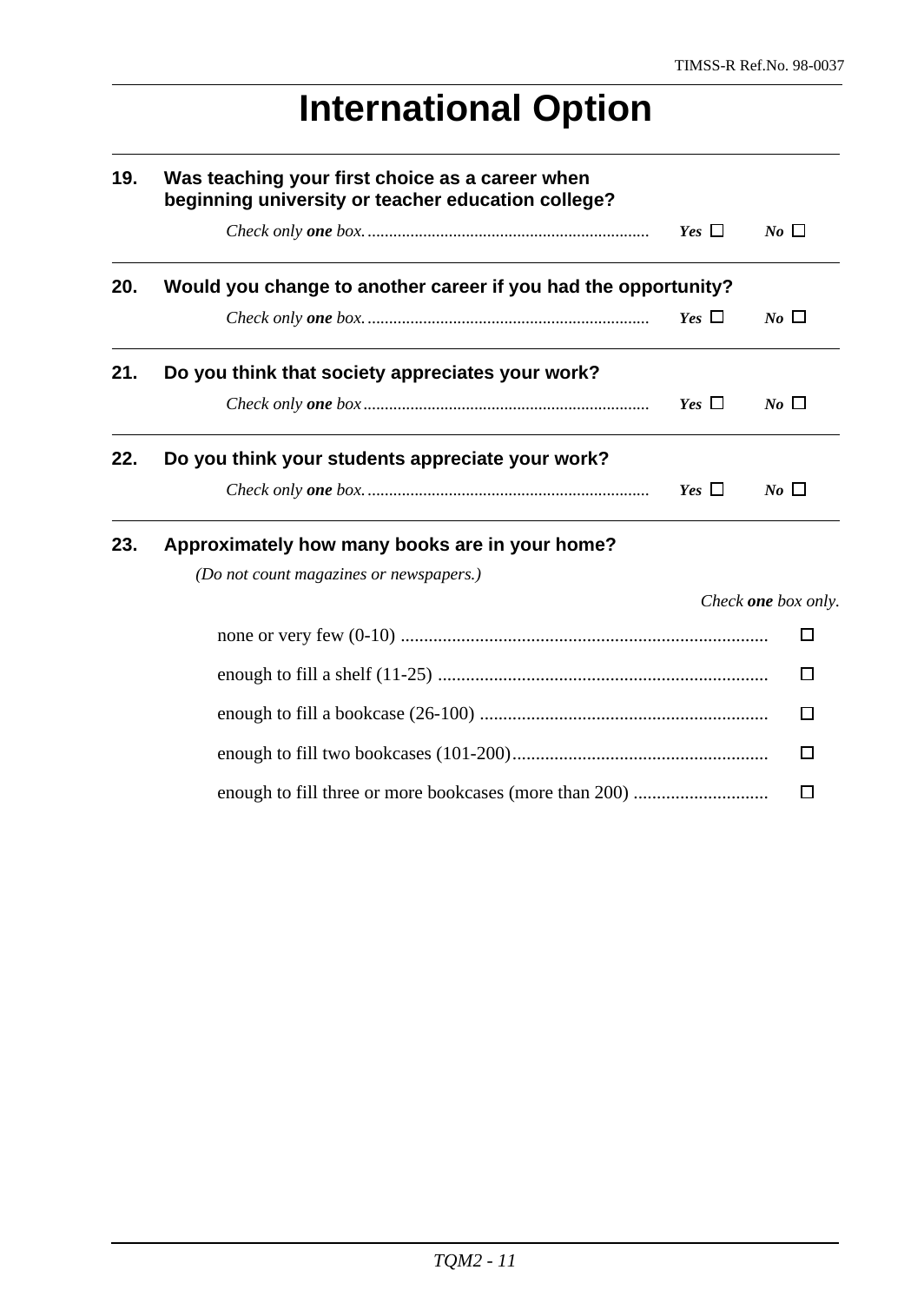## **THERE ARE NO QUESTIONS ON THIS PAGE**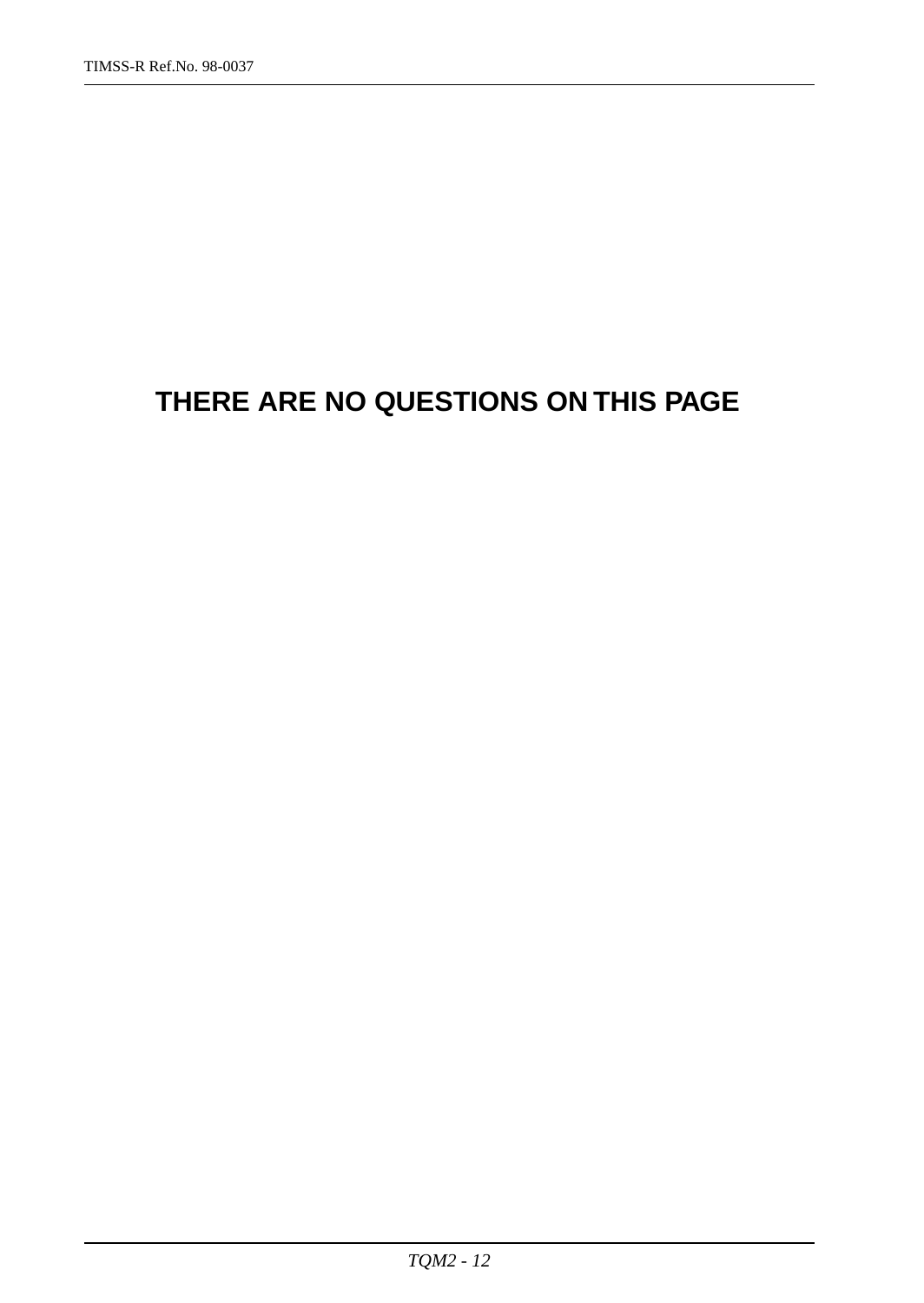# **Section B**

In this section, many of the questions refer to **your mathematics class**. Please remember that this is the class which is identified on the cover of this questionnaire, and which will be tested as part of TIMSS-R in your school.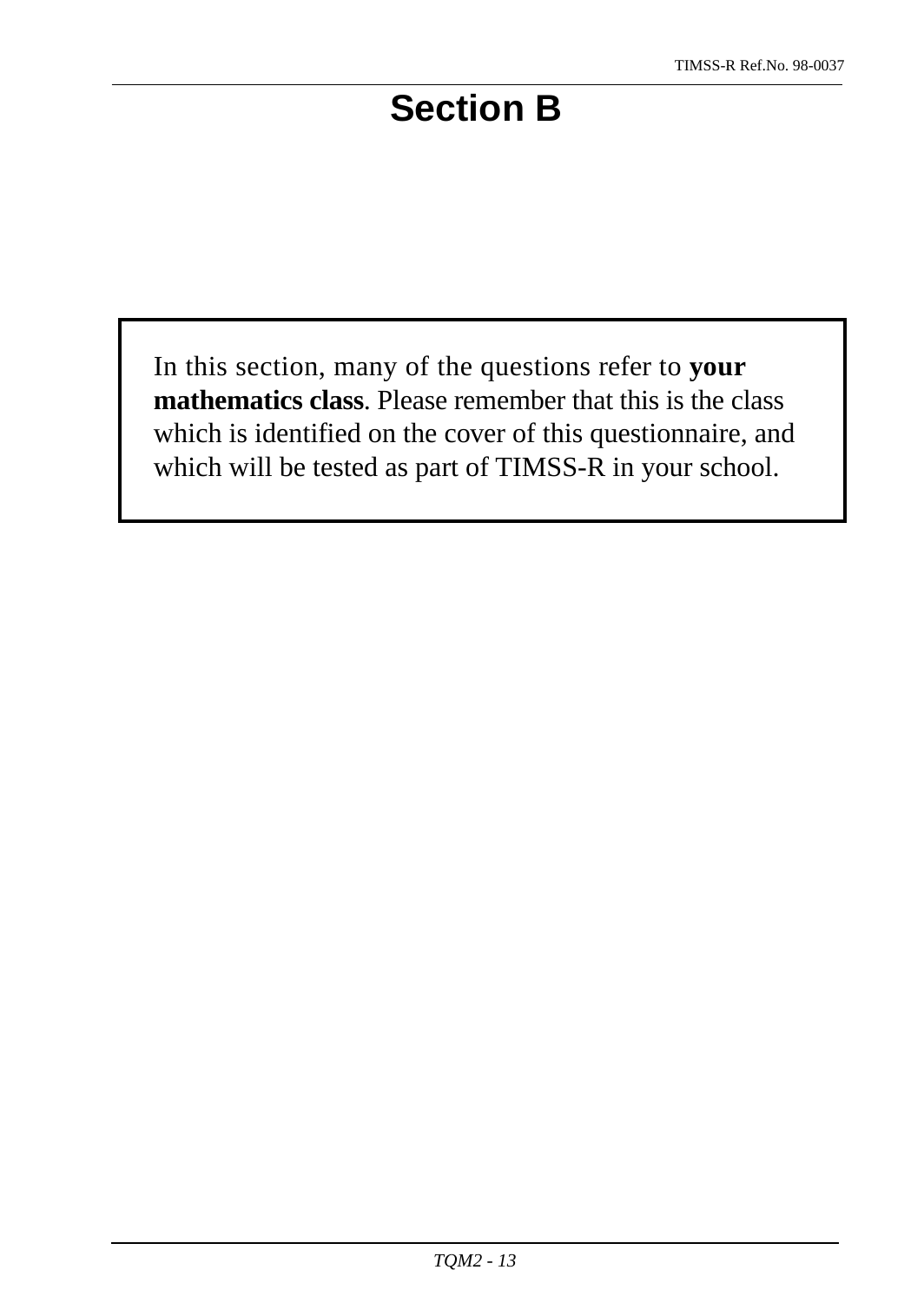#### **1. How many students are in your mathematics class?**

*Write in a number for each. Write 0 (zero) if there are none.*

boys \_\_\_\_\_\_\_\_ girls \_\_\_\_\_\_\_

### **2. What subject matter do you emphasize most in your mathematics class?**

*Check one box only.*

| mainly number (e.g., whole numbers, |  |
|-------------------------------------|--|
|                                     |  |
|                                     |  |
|                                     |  |
|                                     |  |
|                                     |  |

**3. How many minutes per week do you teach mathematics to your mathematics class?**

| Minutes: |  |
|----------|--|
|----------|--|

#### **4a. Do you use a textbook in teaching mathematics to your class?**

*Check one box.*

*Yes*  $\Box$  *No*  $\Box$ 

#### **4b. If yes, approximately what percentage of your weekly mathematics teaching time is based on your mathematics textbook?**

*Check one box.*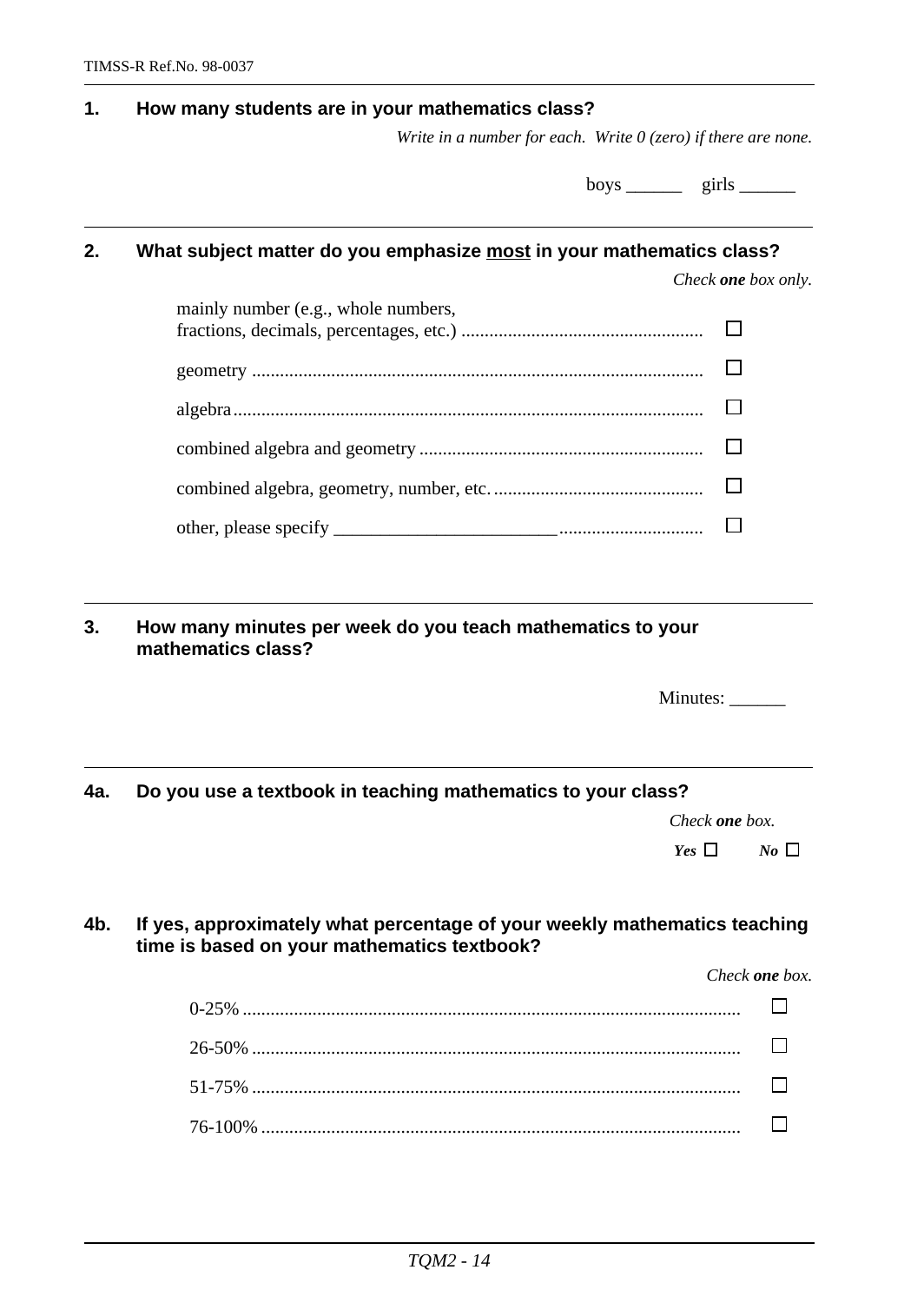**5. Do the students in your mathematics class have calculators available to use during mathematics lessons?**

*Check one box only.*

*Yes*  $\Box$  *No*  $\Box$ 

#### **6. To what extent are the students in your mathematics class permitted to use calculators during mathematics lessons?**

*Check one box only.*

#### **7. How often do students in your mathematics class use calculators for the following activities?**

|    |                           | Check <b>one</b> box in each row. |                            |                             |                             |
|----|---------------------------|-----------------------------------|----------------------------|-----------------------------|-----------------------------|
|    |                           | <b>Almost</b><br>every<br>class   | Once or<br>twice a<br>week | Once or<br>twice a<br>month | Never, or<br>hardly<br>ever |
| a) |                           |                                   |                            |                             |                             |
| b) |                           |                                   |                            |                             |                             |
| C) |                           |                                   |                            |                             |                             |
| d) |                           |                                   |                            |                             |                             |
| e) | Exploring number concepts |                                   |                            |                             |                             |

#### **8. Do the students in your mathematics class have computers available to use during mathematics lessons?**

|    |                                              | Check <b>one</b> box in each row.  |                               |                               |                 |
|----|----------------------------------------------|------------------------------------|-------------------------------|-------------------------------|-----------------|
|    |                                              | <b>Never</b><br>or almost<br>never | <b>Some</b><br><i>lessons</i> | <b>Most</b><br><i>lessons</i> | Every<br>lesson |
| a) |                                              |                                    |                               |                               |                 |
| b) | in other instructional rooms (computer labs, |                                    |                               |                               |                 |
|    | If computers are available,                  |                                    |                               | Yes                           | No              |
| C) | do any of the computers have access          |                                    |                               |                               |                 |
| d) | do you use the Internet for                  |                                    |                               |                               |                 |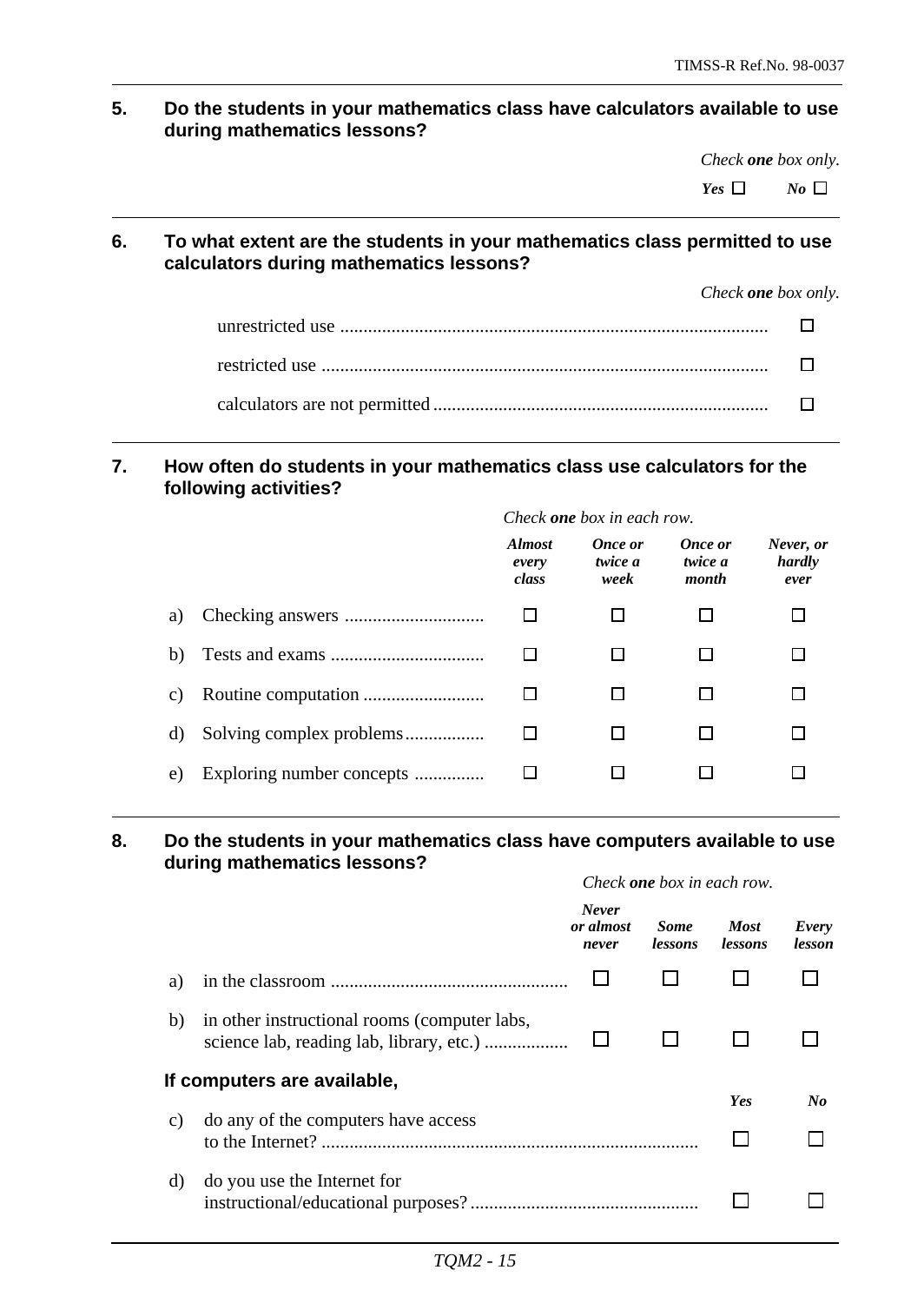#### **9. In planning mathematics lessons, what is your main source of written information when...**

NRC Note: <List only country-specific appropriate options.>

*Check one box in each row.*



#### **10. In your mathematics lessons, how often do you usually ask students to do the following?**

|    |                                                                                  | Check <b>one</b> box in each row.  |                               |                               |                 |
|----|----------------------------------------------------------------------------------|------------------------------------|-------------------------------|-------------------------------|-----------------|
|    |                                                                                  | Never or<br><i>almost</i><br>never | <b>Some</b><br><i>lessons</i> | <b>Most</b><br><i>lessons</i> | Every<br>lesson |
| a) |                                                                                  |                                    |                               |                               |                 |
| b) | represent and analyze relationships using                                        |                                    | $\Box$                        |                               |                 |
| C) | work on problems for which there is no<br>immediately obvious method of solution |                                    | H                             |                               |                 |
| d) | use computers to solve exercises or problems                                     |                                    | l 1                           |                               |                 |
| e) | write equations to represent relationships                                       |                                    | l I                           |                               |                 |
| f) |                                                                                  |                                    | $\perp$                       |                               |                 |
| g) | use graphing calculators to solve exercises                                      |                                    |                               |                               |                 |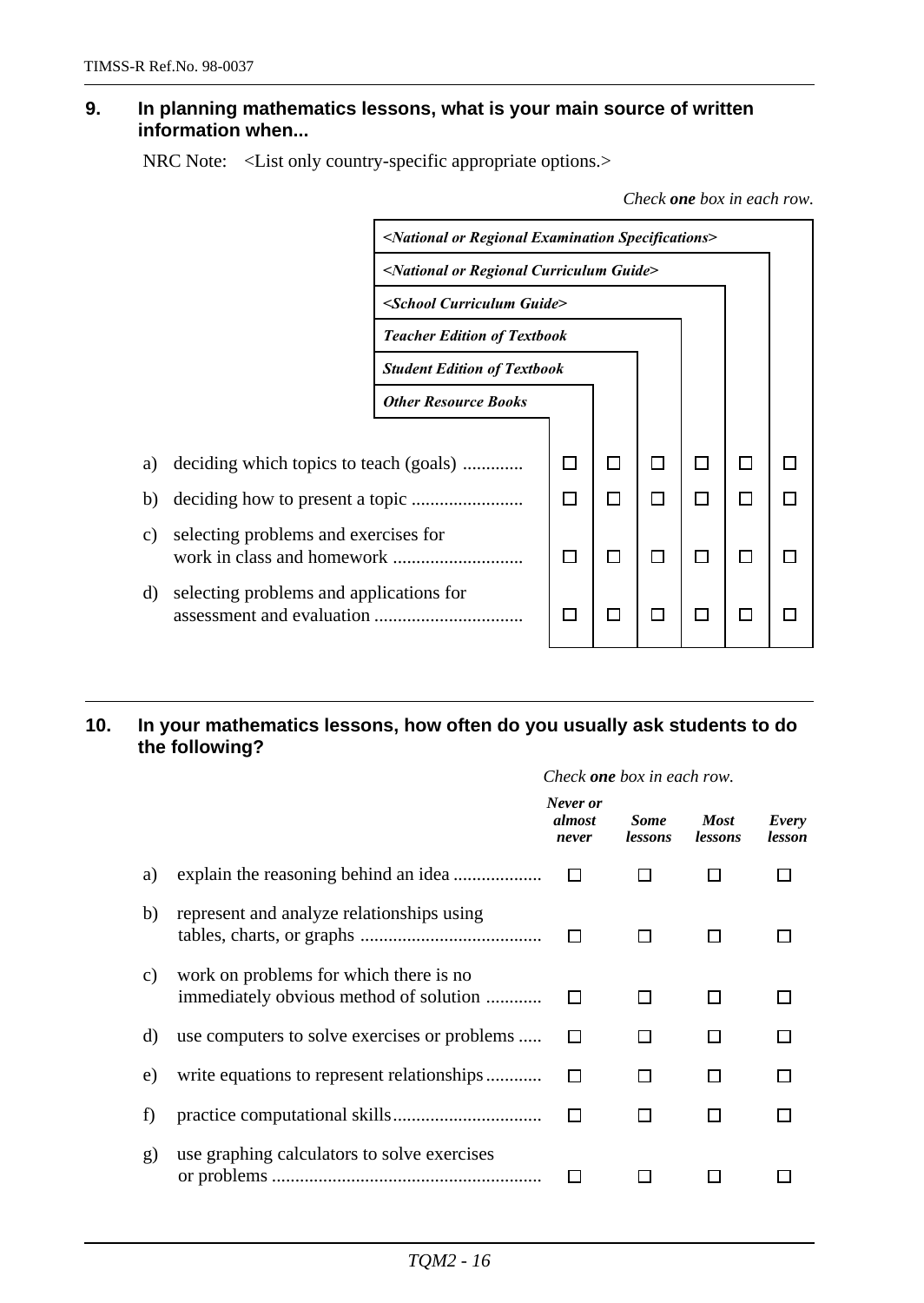#### **11. In mathematics lessons, how often do students...**

|    |                                                   | Check <b>one</b> box in each row.  |                        |                               |                 |  |
|----|---------------------------------------------------|------------------------------------|------------------------|-------------------------------|-----------------|--|
|    |                                                   | <b>Never</b><br>or almost<br>never | <b>Some</b><br>lessons | <b>Most</b><br><i>lessons</i> | Every<br>lesson |  |
| a) | work individually without assistance from         |                                    |                        |                               |                 |  |
| b) | work individually with assistance from the        |                                    |                        |                               |                 |  |
| C) | work together as a class with the teacher         |                                    |                        |                               |                 |  |
| d) | work together as a class with students responding |                                    |                        |                               |                 |  |
| e) | work in pairs or small groups without             |                                    |                        |                               |                 |  |
| f) | work in pairs or small groups with assistance     |                                    |                        |                               |                 |  |

#### **12. In a typical month of lessons for your mathematics class, what percentage of time is spent on each of the following activities?**

*Write in a percentage for each activity*

*The total should add to 100%* a) adminstrative tasks (not related to lesson's content/purpose) ............... b) homework review ................................................................................ \_\_\_\_\_\_% c) lecture-style presentation by teacher.................................................... \_\_\_\_\_\_% d) teacher-guided student practice ........................................................... \_\_\_\_\_\_% e) re-teaching and clarification of content/procedures............................. \_\_\_\_\_\_% f) student independent practice................................................................ \_\_\_\_\_\_% g) tests and quizzes .................................................................................. \_\_\_\_\_\_% h) other ..................................................................................................... \_\_\_\_\_\_%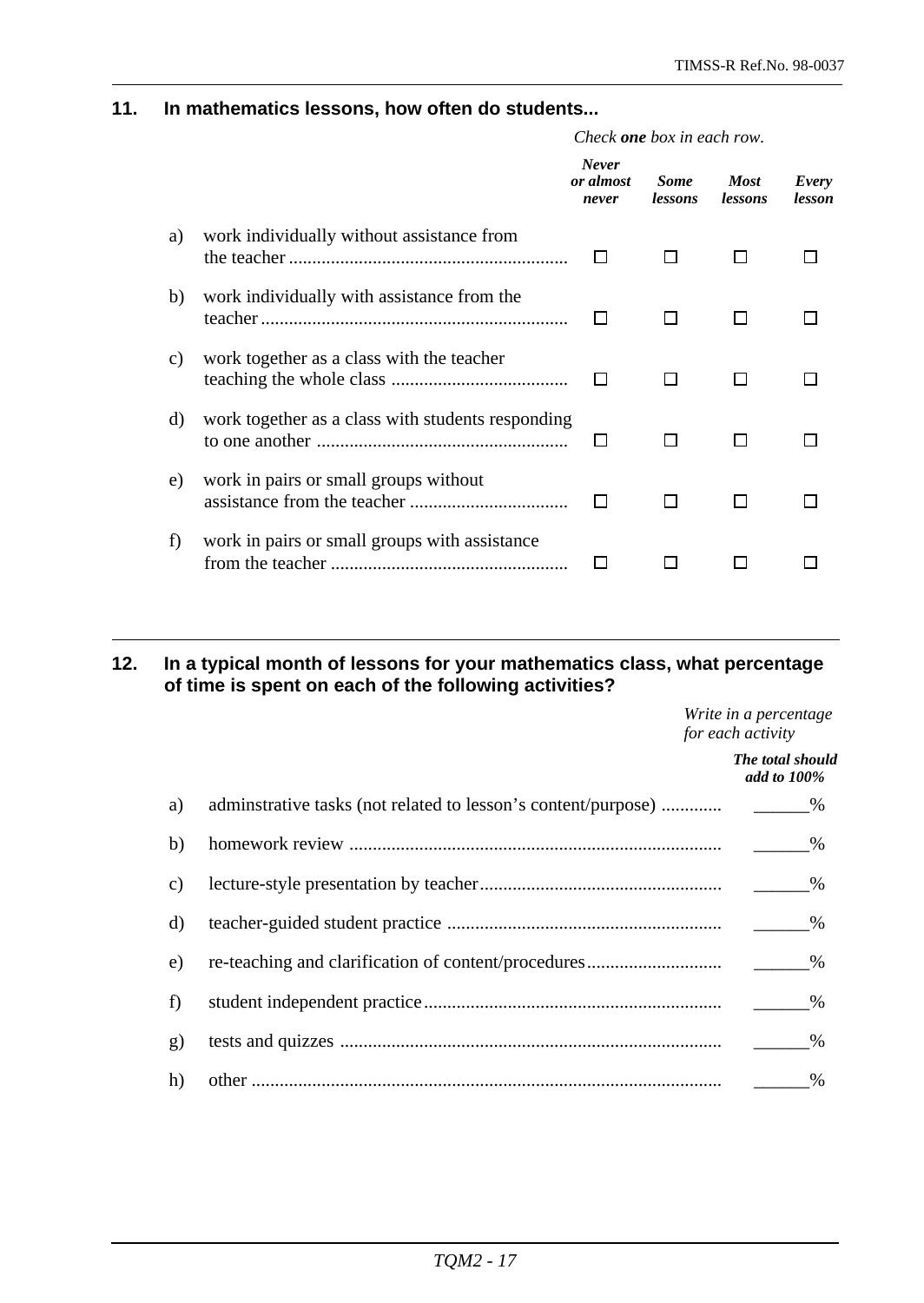**13. The following list includes the main topics addressed by the TIMSS mathematics test. Check the response that describes when students in your mathematics class have been taught each topic.**

> *If a topic has been taught before this year and also in the current year, check the two boxes that apply. Otherwise, check one box in each row.*

|     |                                                                                                  | Taught<br><b>before</b> | <b>Taught</b><br>$1-5$<br>periods | Taught<br>more than 5<br>periods<br>this year this year this year | <b>Not</b><br>yet<br>taught | I do<br>not<br>know |
|-----|--------------------------------------------------------------------------------------------------|-------------------------|-----------------------------------|-------------------------------------------------------------------|-----------------------------|---------------------|
| a)  | <b>Fractions and Number Sense</b>                                                                |                         |                                   |                                                                   |                             |                     |
| 1)  | Whole numbers $-$ including place values,<br>factorization and operations $(+, -, \times, \div)$ | П                       | □                                 | П                                                                 | П                           | ΙI                  |
| 2)  | Understanding and representing                                                                   | П                       | П                                 | П                                                                 | П                           |                     |
| 3)  | Computations with common fractions                                                               | П                       | П                                 | LΙ                                                                | ΙI                          |                     |
| 4)  | Understanding and representing decimal                                                           | П                       | □                                 | $\perp$                                                           | ΙI                          | ΙI                  |
| 5)  | Computations with decimal fractions                                                              | П                       | П                                 | LΙ                                                                | ΙI                          | l 1                 |
| 6)  | Relationships between common and<br>decimal fractions, ordering of fractions                     | П                       | П                                 | $\Box$                                                            | П                           | ΙI                  |
| 7)  | Rounding whole numbers and decimal                                                               | П                       | П                                 | П                                                                 | ΙI                          | ΙI                  |
| 8)  | Estimating the results of computations                                                           | П                       | П                                 | LΙ                                                                | ΙI                          |                     |
| 9)  |                                                                                                  | П                       | П                                 | $\perp$                                                           | $\Box$                      | ΙI                  |
| 10) | Computations with percentages and                                                                | П                       | П                                 | $\perp$                                                           | ΙI                          | ΙI                  |
|     | 11) Simple computations with negative numbers                                                    | П                       | ΙI                                | LΙ                                                                | ΙI                          | ΙI                  |
| 12) | Square roots (of perfect squares less                                                            | П                       | П                                 | П                                                                 | ΙI                          |                     |
|     | b) Measurement                                                                                   |                         |                                   |                                                                   |                             |                     |
|     | 13) Units of measurement; standard metric units                                                  |                         | $\mathsf{L}$                      |                                                                   |                             |                     |
|     |                                                                                                  | П                       | $\perp$                           | LΙ                                                                | ΙI                          |                     |
|     | 15) Estimates of measurement; accuracy                                                           | $\mathbf{L}$            | ப                                 | ΙI                                                                | ΙI                          |                     |
|     | 16) Perimeter and area of simple shapes –                                                        | П                       | $\Box$                            | LΙ                                                                | ΙI                          |                     |
|     | 17) Perimeter and area of combined shapes                                                        | П                       | $\Box$                            | LΙ                                                                | ΙI                          |                     |
|     | 18) Volume of rectangular solids –<br>i.e., Volume = $length \times width \times height$         |                         | ΙI                                | LΙ                                                                | ΙI                          |                     |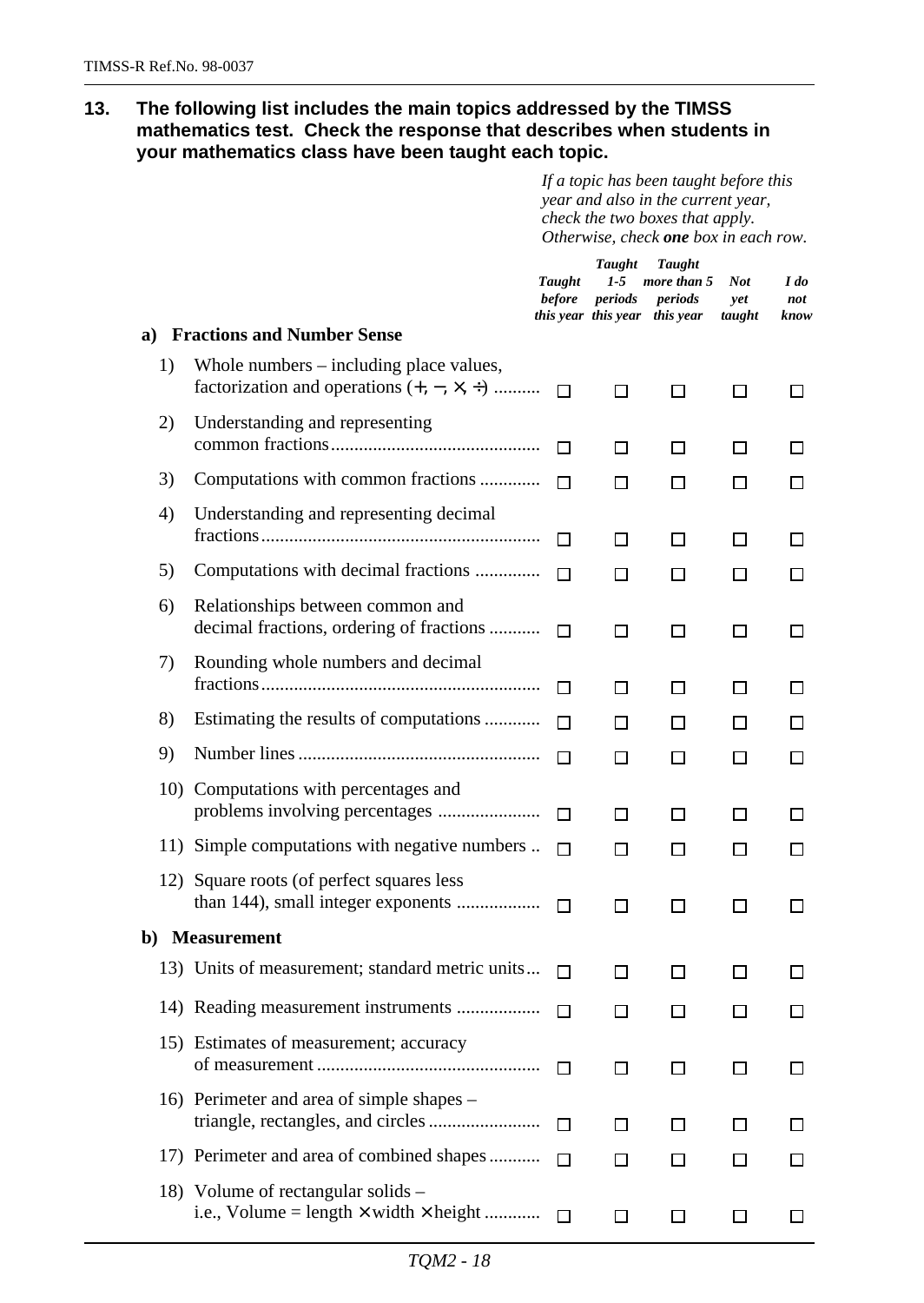*If a topic has been taught before this year and also in the current year, check the two boxes that apply. Otherwise, check one box in each row.*

| $\mathbf{c})$ | <b>Geometry</b>                                                                     | Taught<br><b>before</b> | <b>Taught</b><br>$1-5$<br>periods | <b>Taught</b><br>more than 5<br>periods<br>this year this year this year | Not<br>yet<br>taught | I do<br>not<br>know |
|---------------|-------------------------------------------------------------------------------------|-------------------------|-----------------------------------|--------------------------------------------------------------------------|----------------------|---------------------|
|               | 19) Cartesian coordinates of points in a plane                                      | П                       | П                                 | ΙI                                                                       | ΙI                   | ΙI                  |
|               | 20) Coordinates of points on a given straight line.                                 | п                       | П                                 | П                                                                        | П                    | ΙI                  |
|               | 21) Simple two dimensional geometry – angles<br>on a straight line, parallel lines, | П                       | П                                 | П                                                                        | $\mathsf{L}$         | ΙI                  |
|               |                                                                                     | П                       | П                                 | П                                                                        | П                    | П                   |
|               | 23) Symmetry and transformations                                                    | П                       | П                                 | П                                                                        | $\mathsf{L}$         |                     |
|               | 24) Visualization of three-dimensional shapes                                       | П                       | П                                 | П                                                                        | П                    | ΙI                  |
| d)            | <b>Proportionality</b>                                                              |                         |                                   |                                                                          |                      |                     |
|               |                                                                                     | П                       | □                                 | □                                                                        | П                    | ΙI                  |
|               | 26) Concepts of ratio and proportion;                                               | П                       | П                                 | П                                                                        | П                    | ΙI                  |
| $\bf e)$      | <b>Algebra</b>                                                                      |                         |                                   |                                                                          |                      |                     |
|               | 27) Number patterns and simple relations                                            | П                       | П                                 | П                                                                        | П                    | ΙI                  |
|               |                                                                                     | П                       | П                                 | П                                                                        | П                    | ப                   |
|               | 29) Representing situations algebraically;                                          | $\Box$                  | П                                 | П                                                                        | $\Box$               | ΙI                  |
|               |                                                                                     | П                       | П                                 | П                                                                        | $\mathbf{L}$         | $\mathsf{L}$        |
|               |                                                                                     | $\Box$                  | $\Box$                            | $\Box$                                                                   | $\Box$               | $\Box$              |
| f             | Data Representation, Analysis, and Probability                                      |                         |                                   |                                                                          |                      |                     |
|               | 32) Representation and interpretation of data                                       | П                       | $\mathsf{L}$                      | $\Box$                                                                   | $\Box$               | ΙI                  |
|               |                                                                                     | $\Box$                  | $\Box$                            | LΙ                                                                       |                      |                     |
|               | 34) Simple probabilities – understanding                                            | П                       | ப                                 | LΙ                                                                       | LΙ                   |                     |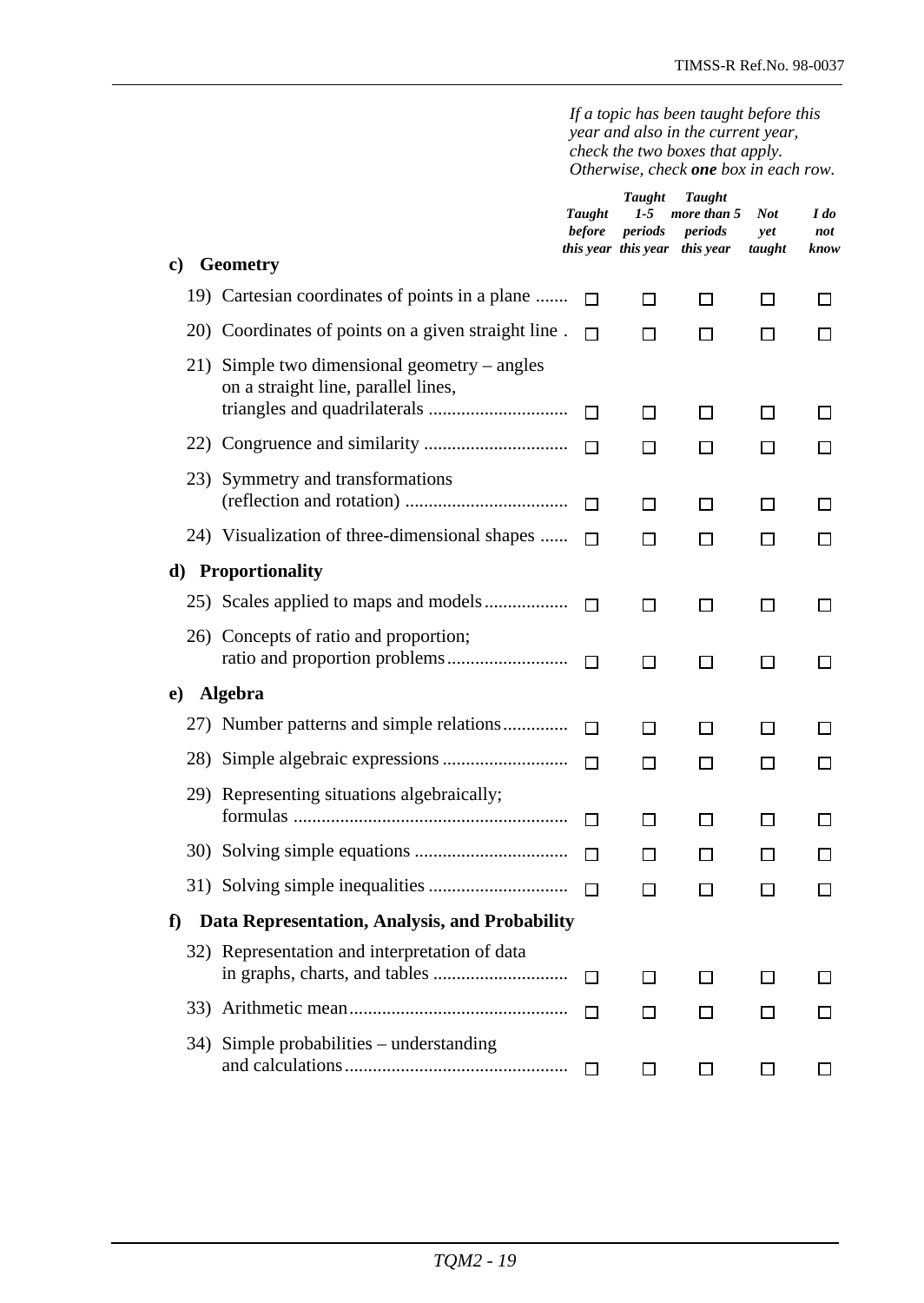#### **14. In your view to what extent do the following limit how you teach your mathematics class?**

|               |                                                                                                                                                    | Check one box in each row. |                            |                                     |                 |  |
|---------------|----------------------------------------------------------------------------------------------------------------------------------------------------|----------------------------|----------------------------|-------------------------------------|-----------------|--|
|               |                                                                                                                                                    | <b>Not</b><br>at all       | $\boldsymbol{A}$<br>little | <i><u><b>Ouite</b></u></i><br>a lot | A great<br>deal |  |
| a)            | students with different academic abilities                                                                                                         | $\mathsf{L}$               | ΙI                         | ΙI                                  | l I             |  |
| b)            | students who come from a wide range of<br>backgrounds, (e.g., economic, language)                                                                  | □                          | □                          | □                                   | ΙI              |  |
| $\mathbf{c})$ | students with special needs, (e.g., hearing, vision,<br>speech impairment, physical disabilities, mental<br>or emotional/psychological impairment) | $\Box$                     | П                          | П                                   | ΙI              |  |
| d)            |                                                                                                                                                    | П                          | ΙI                         |                                     |                 |  |
| e)            |                                                                                                                                                    | $\Box$                     | ΙI                         | ΙI                                  |                 |  |
| f)            | parents interested in their children's learning and                                                                                                | □                          | П                          | П                                   | ΙI              |  |
| g)            | parents uninterested in their children's learning                                                                                                  | $\Box$                     | ΙI                         | ΙI                                  | ΙI              |  |
| h)            |                                                                                                                                                    | П                          | $\Box$                     | П                                   |                 |  |
| $\mathbf{i}$  |                                                                                                                                                    | П                          | П                          | П                                   | П               |  |
| j)            | shortage of other instructional equipment for                                                                                                      | □                          | □                          | П                                   | ΙI              |  |
| $\bf k)$      | shortage of equipment for your use in                                                                                                              | П                          | П                          | ΙI                                  |                 |  |
| $\bf{I}$      |                                                                                                                                                    | ΙI                         | ΙI                         |                                     |                 |  |
| m)            |                                                                                                                                                    |                            | ΙI                         |                                     |                 |  |
| $\mathbf{n}$  | low morale among fellow                                                                                                                            | $\perp$                    | ΙI                         | П                                   |                 |  |
| $\Omega$      |                                                                                                                                                    | $\mathbf{L}$               |                            |                                     |                 |  |
| p)            | threat(s) to personal safety or the safety of                                                                                                      | □                          | ப                          | LI                                  |                 |  |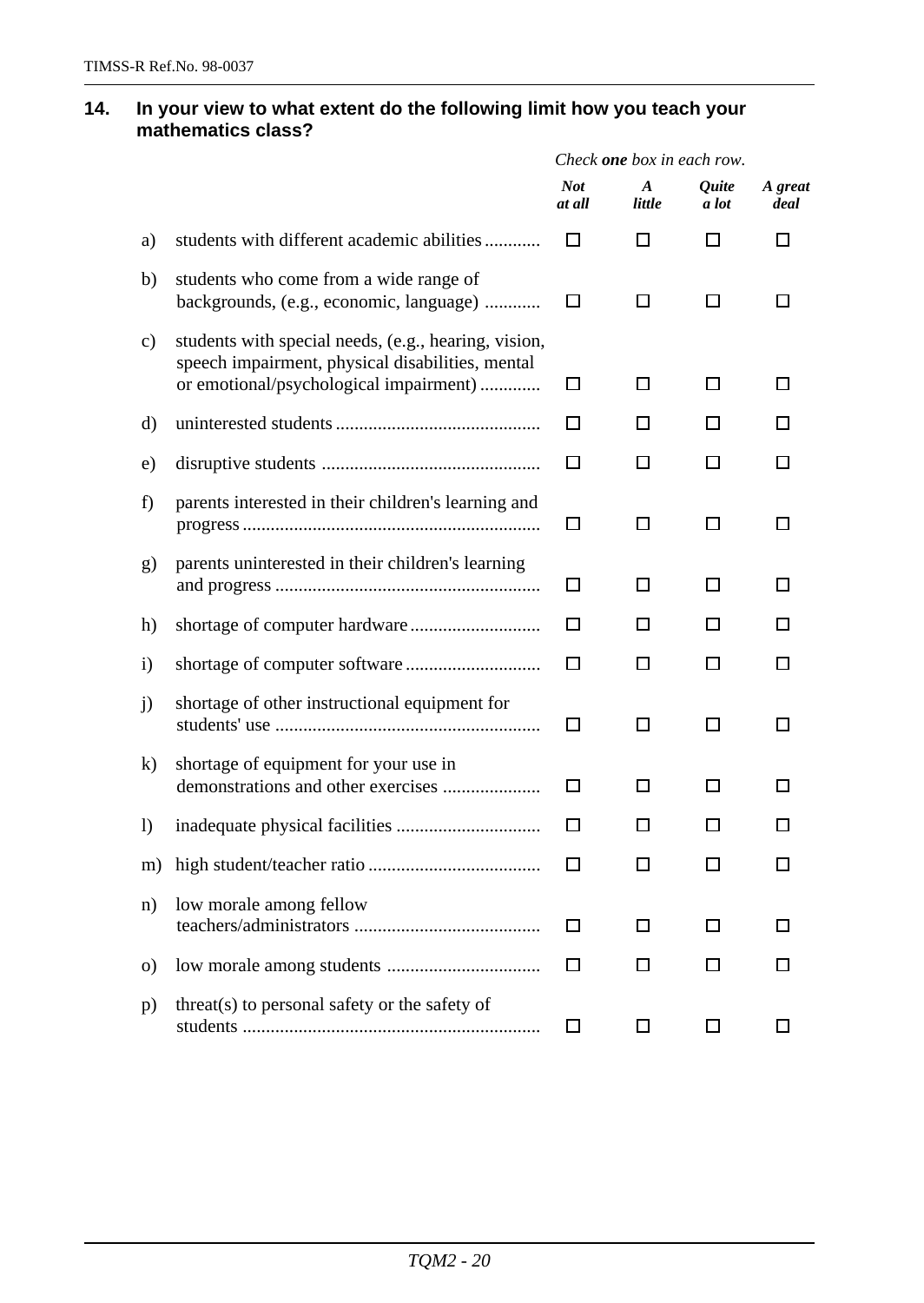### **15. How often do you usually assign mathematics homework?**

*Check one box.*

## **If "never," please skip ahead to Question 19.**

### **16. If you assign mathematics homework, how many minutes of mathematics homework do you usually assign your students?**

*(Consider the time it would take an average student in your class.)*

*Check one box.*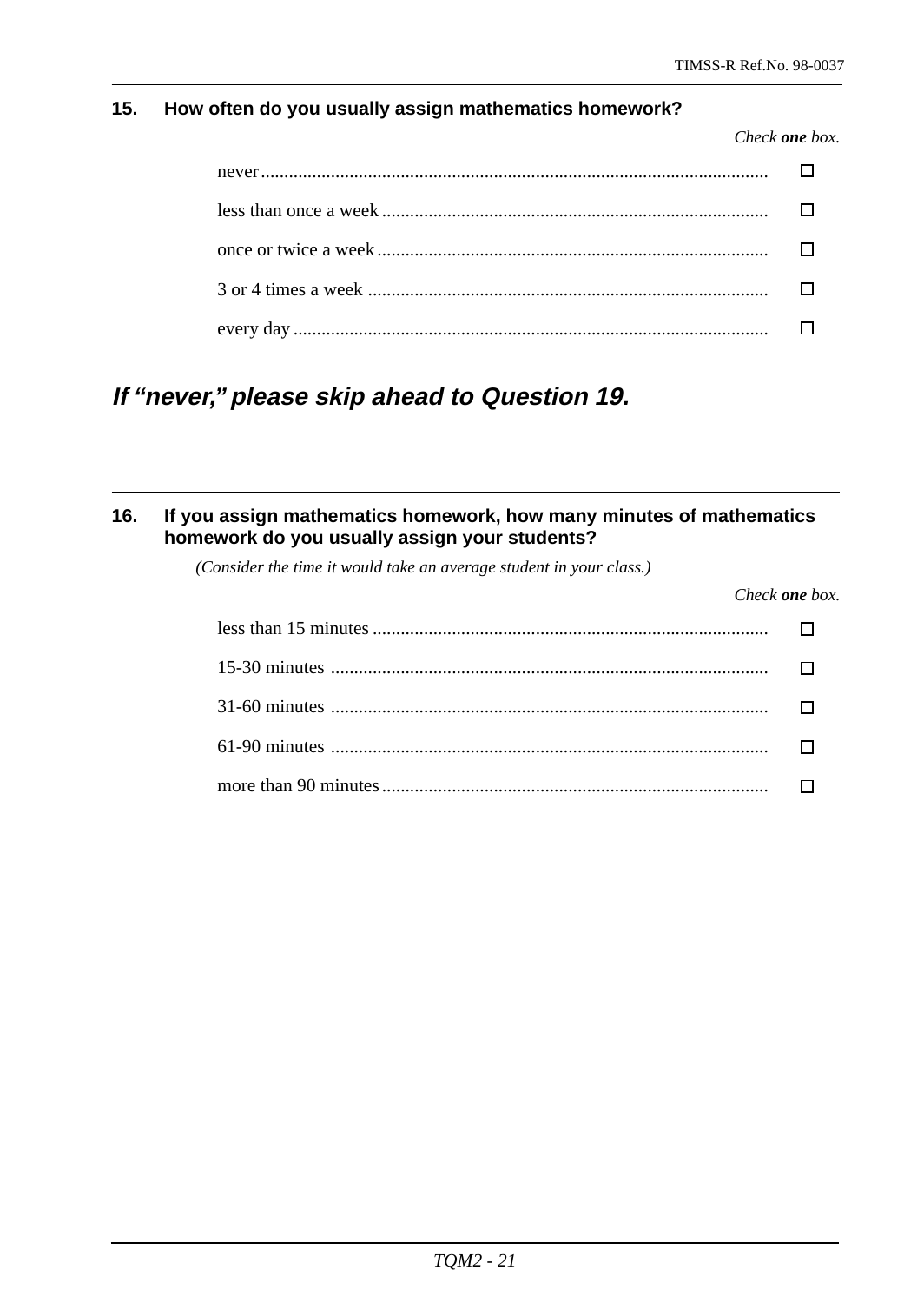#### **17. If you assign mathematics homework, how often do you assign each of the following kinds of tasks?**

|                 |                                            | Check <b>one</b> box in each row. |              |                         |  |  |  |
|-----------------|--------------------------------------------|-----------------------------------|--------------|-------------------------|--|--|--|
|                 |                                            | <b>Never</b>                      |              | Rarely Sometimes Always |  |  |  |
| a)              |                                            | П                                 | П            |                         |  |  |  |
| b)              |                                            |                                   |              |                         |  |  |  |
| $\mathcal{C}$ ) | reading in a textbook or supplementary     | $\perp$                           |              | ΙI                      |  |  |  |
| d)              | writing definitions or other short writing | П                                 | $\mathsf{L}$ |                         |  |  |  |
| e)              |                                            |                                   |              |                         |  |  |  |
| f)              | working individually on long term          | ΙI                                | ΙI           | ΙI                      |  |  |  |
| g)              | working as a small group on long term      | П                                 | П            | П                       |  |  |  |
| h)              | finding one or more uses of the content    | П                                 | ΙI           | ΙI                      |  |  |  |
| $\mathbf{i}$    | preparing oral reports either individually | П                                 |              |                         |  |  |  |
| j)              |                                            |                                   |              |                         |  |  |  |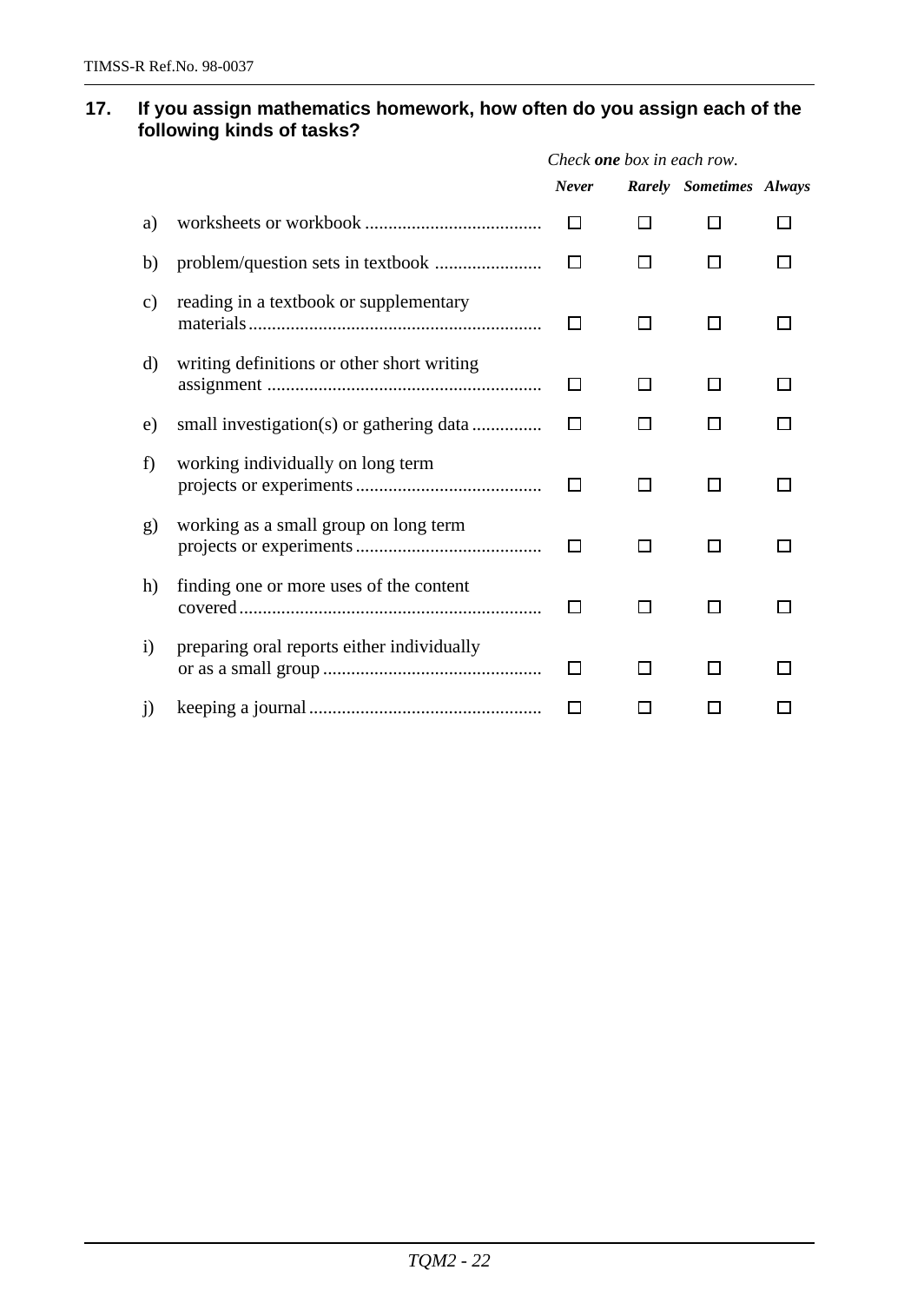#### **18. If students are assigned written mathematics homework, how often do you do the following?**

|    | (Check the box and skip to the next question.) |                                   |    |                         |  |
|----|------------------------------------------------|-----------------------------------|----|-------------------------|--|
|    |                                                | Check <b>one</b> box in each row. |    |                         |  |
|    |                                                | <b>Never</b>                      |    | Rarely Sometimes Always |  |
| a) | record whether or not the homework was         | ப                                 | ΙI |                         |  |
| b) |                                                | $\Box$                            |    |                         |  |
| C) | collect, correct assignments and then          | $\mathsf{L}$                      | П  | LΙ                      |  |
| d) | give feedback on homework to whole class       |                                   |    |                         |  |
| e) | have students correct their own                |                                   | П  | ΙI                      |  |
| f) | have students exchange assignments             | $\mathsf{L}$                      | H  |                         |  |
| g) |                                                |                                   |    |                         |  |
| h) | use it to contribute towards students'         |                                   |    |                         |  |

#### **19. In assessing the work of the students in your mathematics class, how much weight do you give each of the following types of assessment?**

|       |                                                                                                |              | Check <b>one</b> box in each row. |                       |                 |  |  |
|-------|------------------------------------------------------------------------------------------------|--------------|-----------------------------------|-----------------------|-----------------|--|--|
|       |                                                                                                | <b>None</b>  | Little                            | <i>Ouite</i><br>a lot | A great<br>deal |  |  |
| a)    | standardized tests produced outside the school                                                 | $\mathbf{I}$ |                                   |                       |                 |  |  |
| b)    | teacher-made short answer or essay tests that<br>require students to describe or explain their |              |                                   |                       |                 |  |  |
| c)    | teacher made multiple choice, true-false and                                                   |              |                                   |                       |                 |  |  |
| d)    | how well students do on homework                                                               |              |                                   |                       |                 |  |  |
| e)    | how well students do on projects or                                                            | П            | l I                               |                       |                 |  |  |
| $\pm$ |                                                                                                |              |                                   |                       |                 |  |  |
| g)    |                                                                                                |              |                                   |                       |                 |  |  |
|       |                                                                                                |              |                                   |                       |                 |  |  |